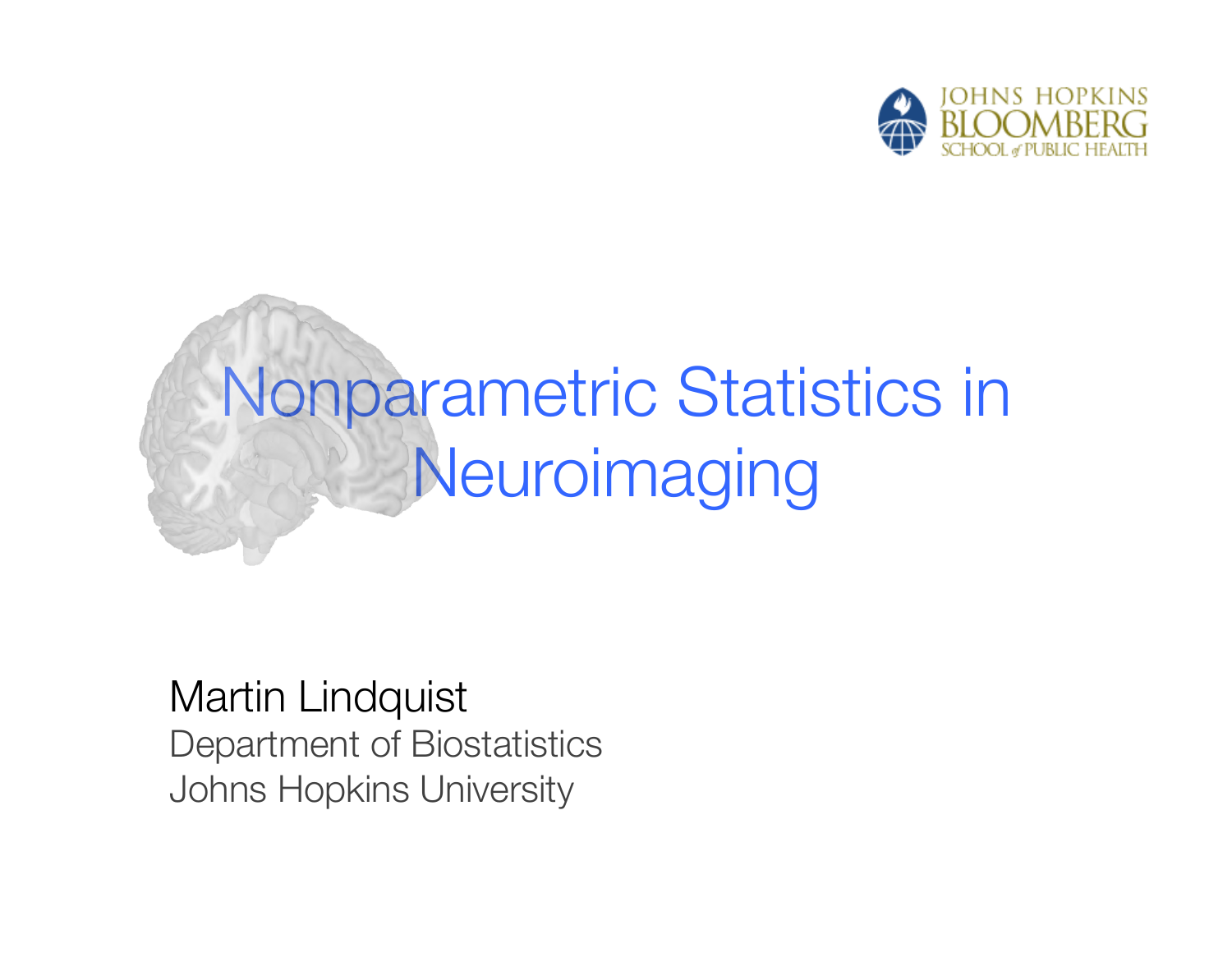Statistical Parametric Mapping



- Statistical parametric mapping (SPM) refers to a data analytic framework commonly used in neuroimaging.
- It involves using the general linear model (GLM) to construct statistical maps and Gaussian random field theory to threshold them.
- Both are parametric models that make a number of assumptions whose validity impact the results.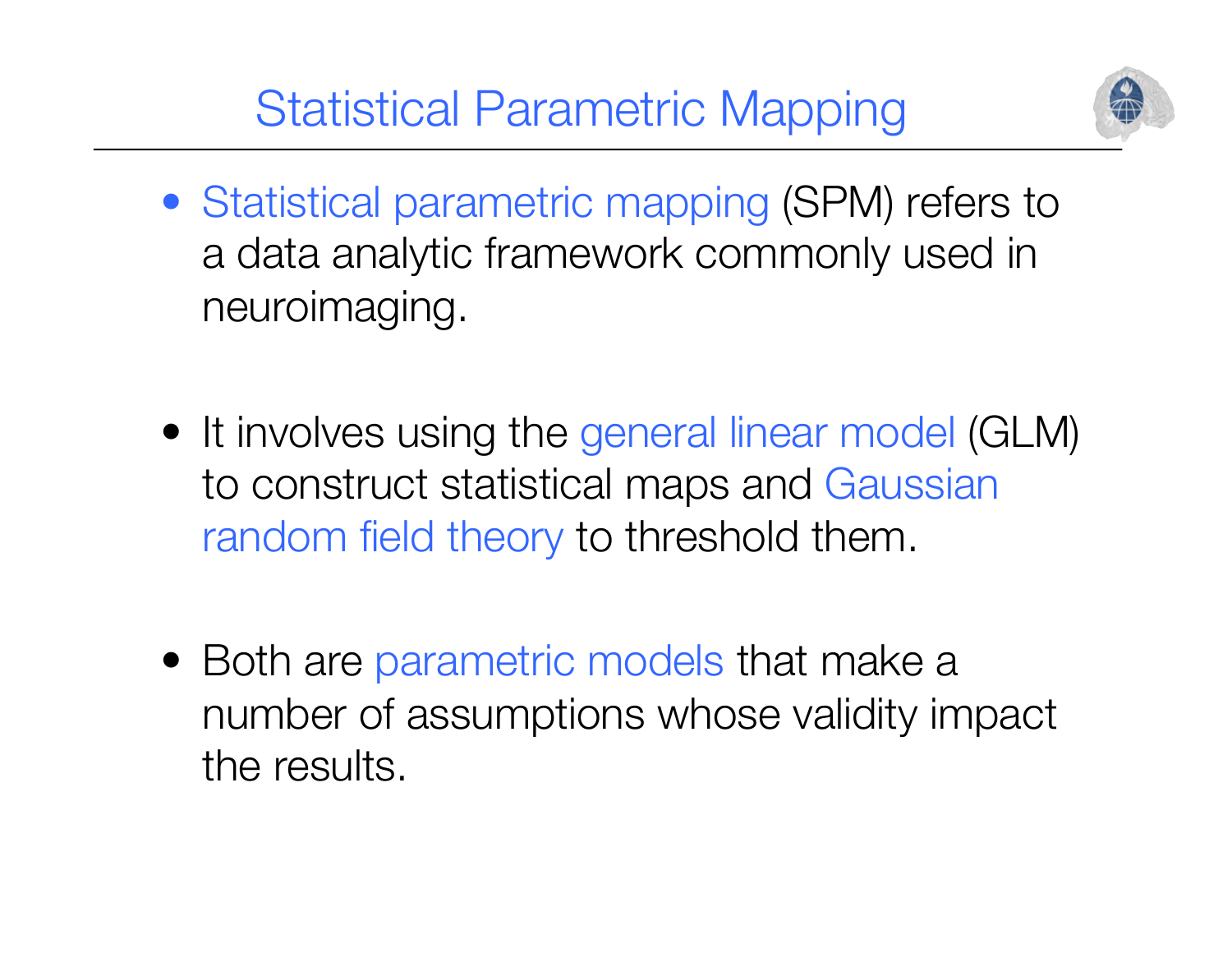## Statistical Parametric Mapping



- Violations of any of these assumptions can produce incorrect p-values, an increased number of false positives and generally erroneous results.
- Arguably any number of the necessary assumptions will be violated in any given neuroimaging study.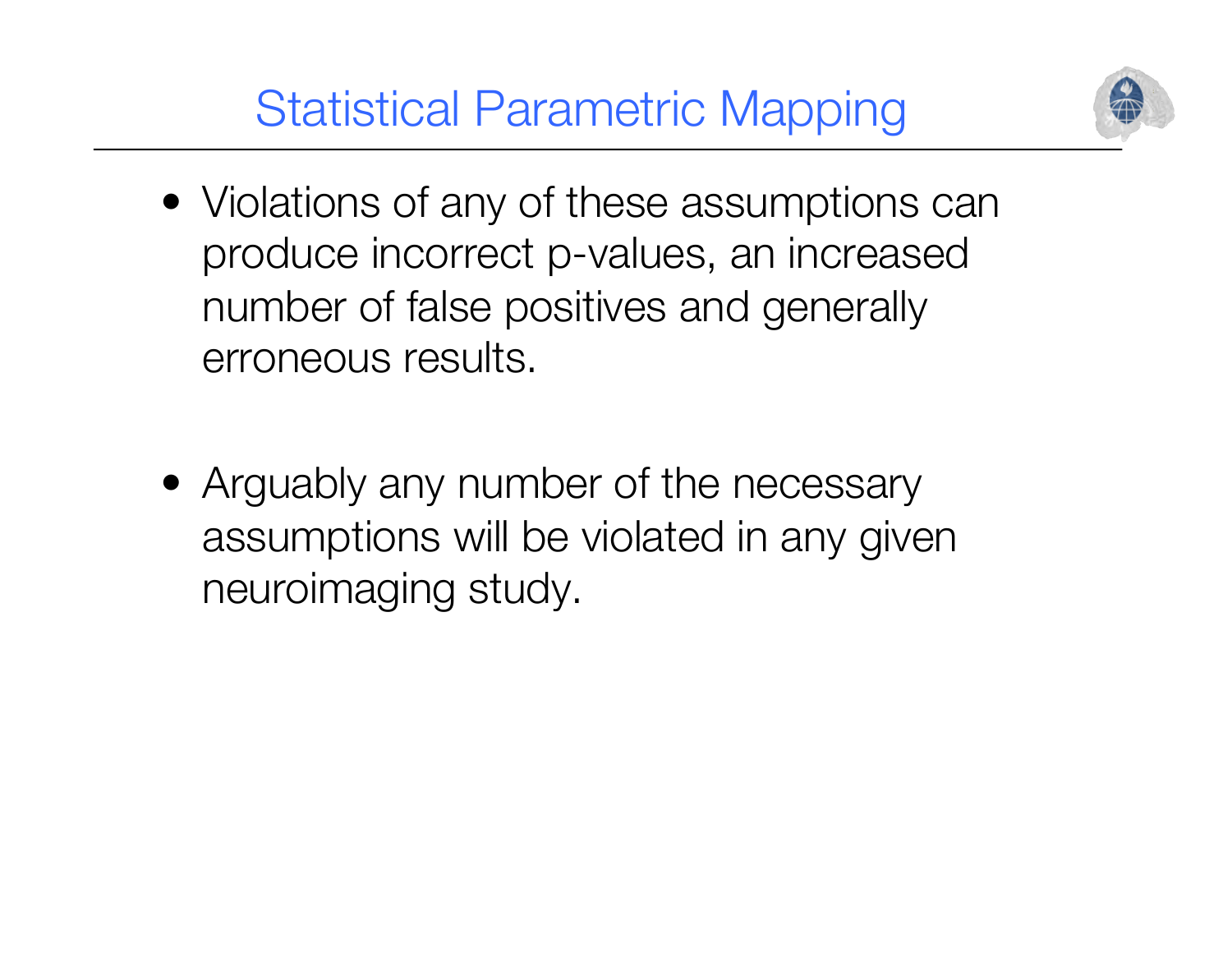

- The goal of nonparametric inference is to use the data at hand to perform inference while making as few assumptions as possible.
- Because they only require minimal assumptions to be valid, they provide a flexible methodology for the statistical analysis of neuroimaging data.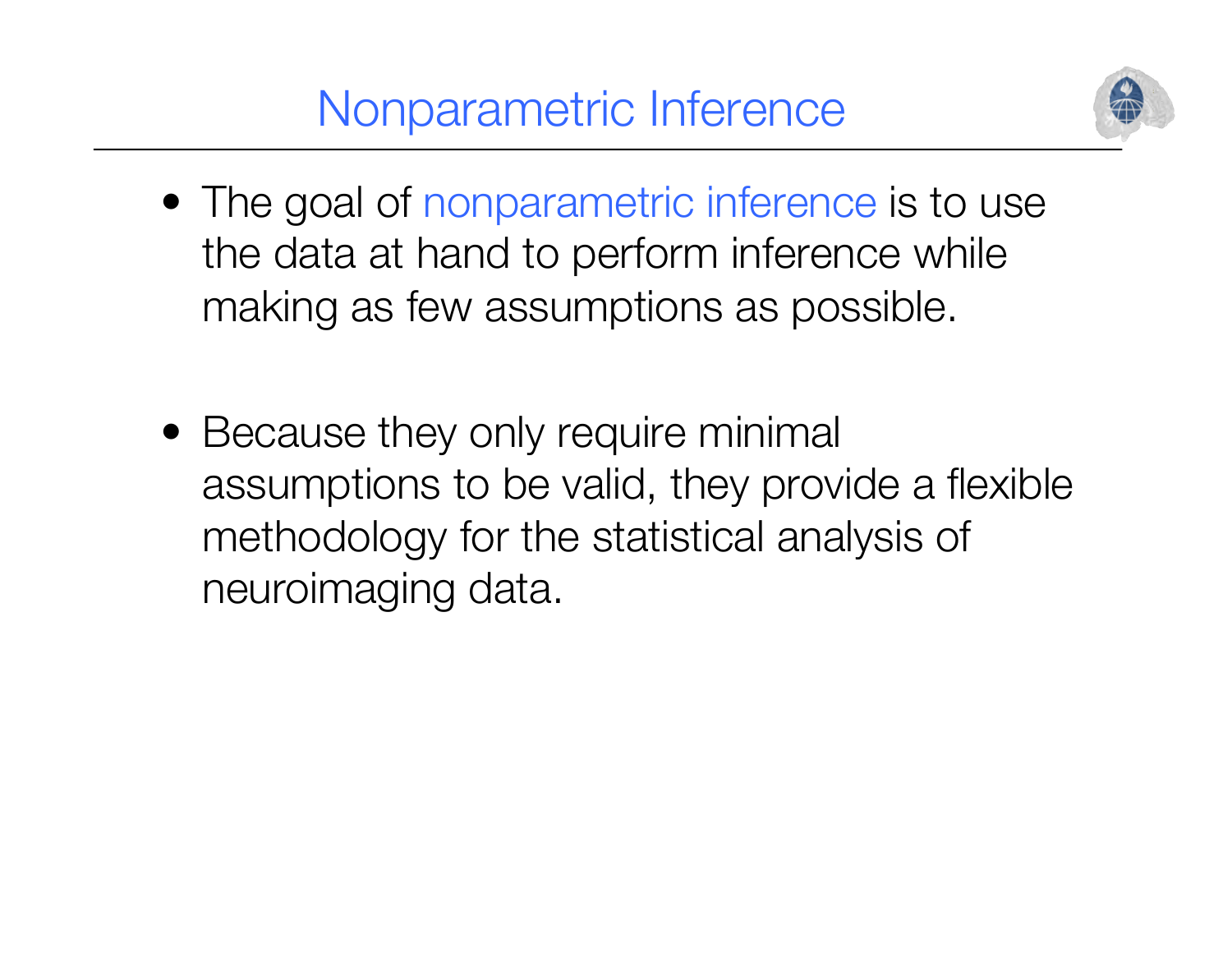# Nonparametric Procedures



- Nonparametric equivalents exist to most statistical procedures used in neuroimaging.
- Classical nonparametric tests include:
	- Sign test (one-sample t-test)
	- Mann-Whitney test (two-sample t-test)
	- Wilcoxon signed rank test (paired t-test)
	- Kruskal-Wallis test (ANOVA)
- Classical nonparametric tests are often based on studying ranks.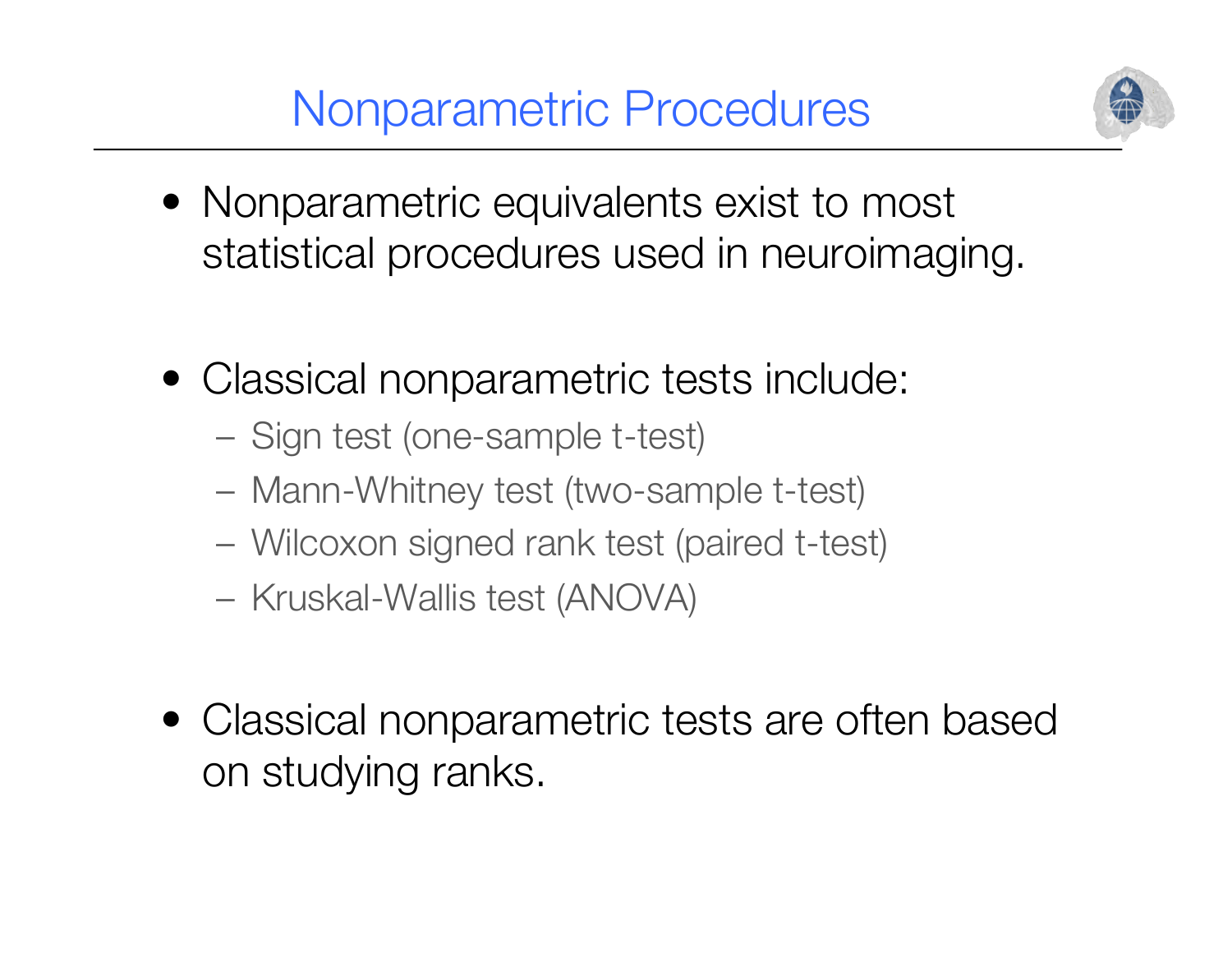Nonparametric Procedures



- The use of computer intensive methods to perform nonparametric inference has become increasingly popular in recent years.
- The most popular approaches include:
	- the bootstrap procedure, and
	- permutation tests
- Both techniques are based on randomly resampling the available data.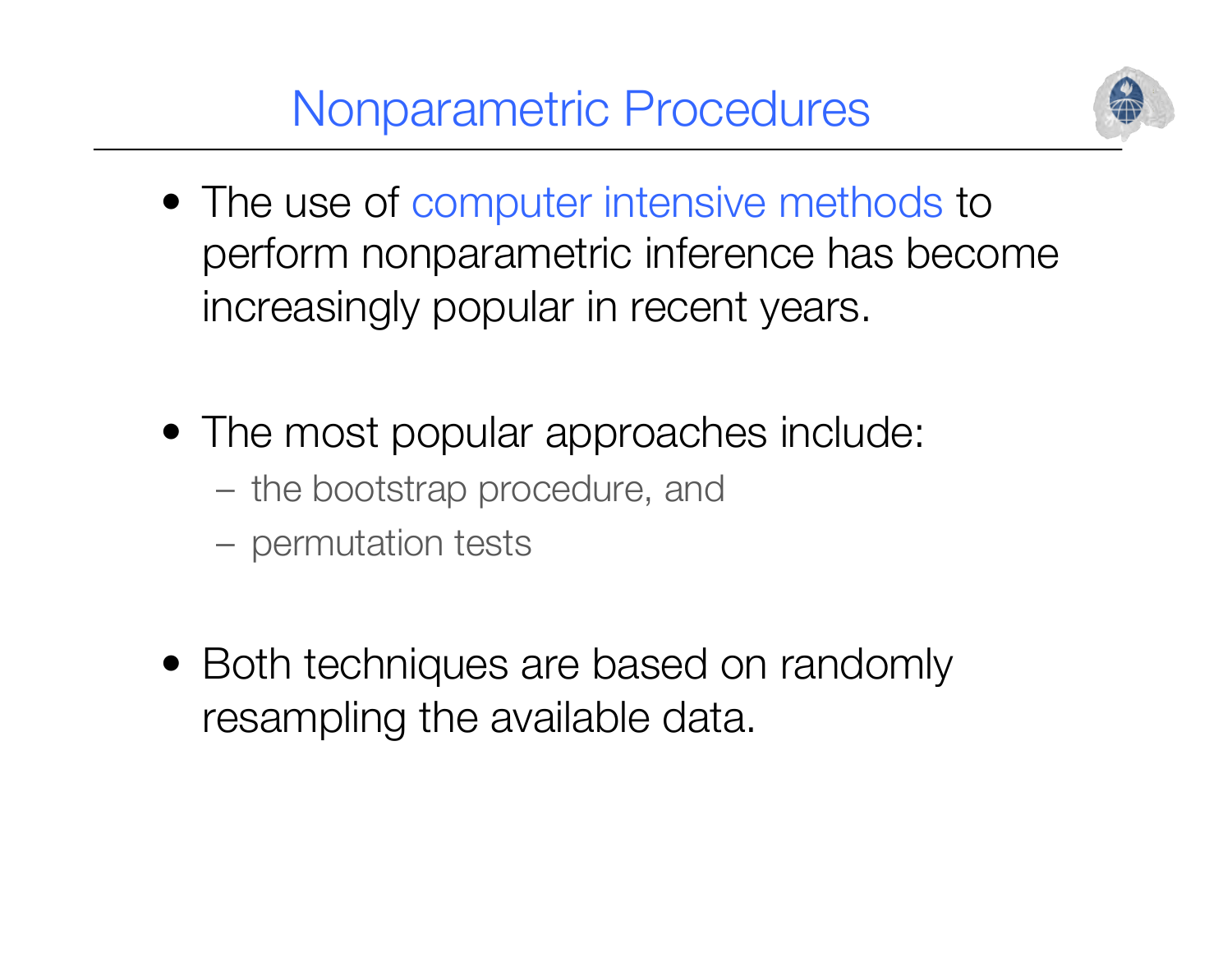

- A parameter is a number that describes the population, while a statistic describes a sample.
- In statistical inference we use a known statistic to estimate an unknown population parameter.
	- The statistic varies from sample to sample.
	- The sampling distribution is a mathematical model that provides information about this variation.
	- It allows us to construct confidence intervals and hypothesis tests.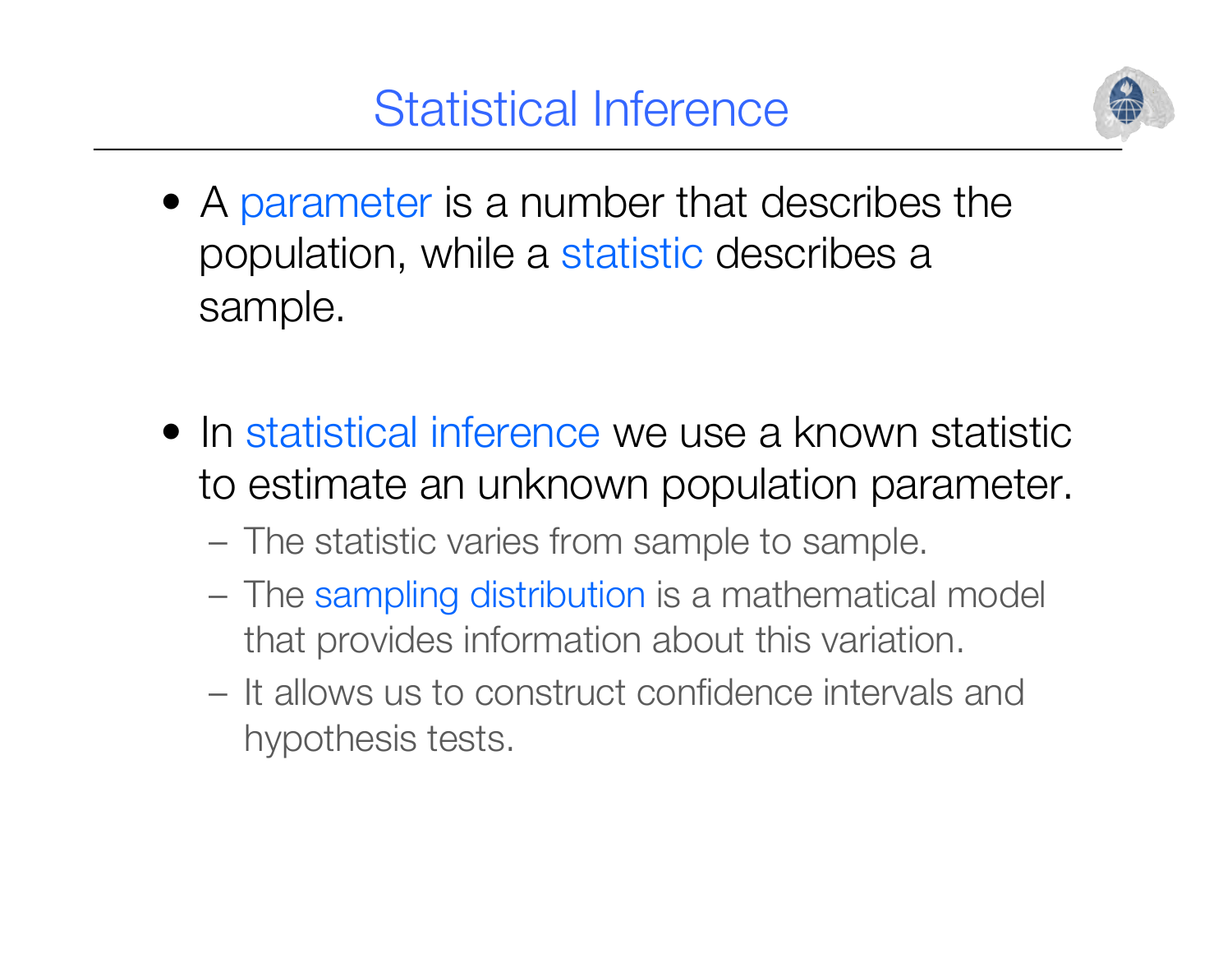# **Illustration**





To perform inference we need the sampling distribution of  $\hat{\tau}$ .

- Describes what values it can take and how often it takes them.
- In principal can be obtained by repeatedly sampling from the population and studying how the estimate of  $\tau$  varies.
	- Not feasible in practice.
- Can sometimes be derived theoretically (i.e., sample mean).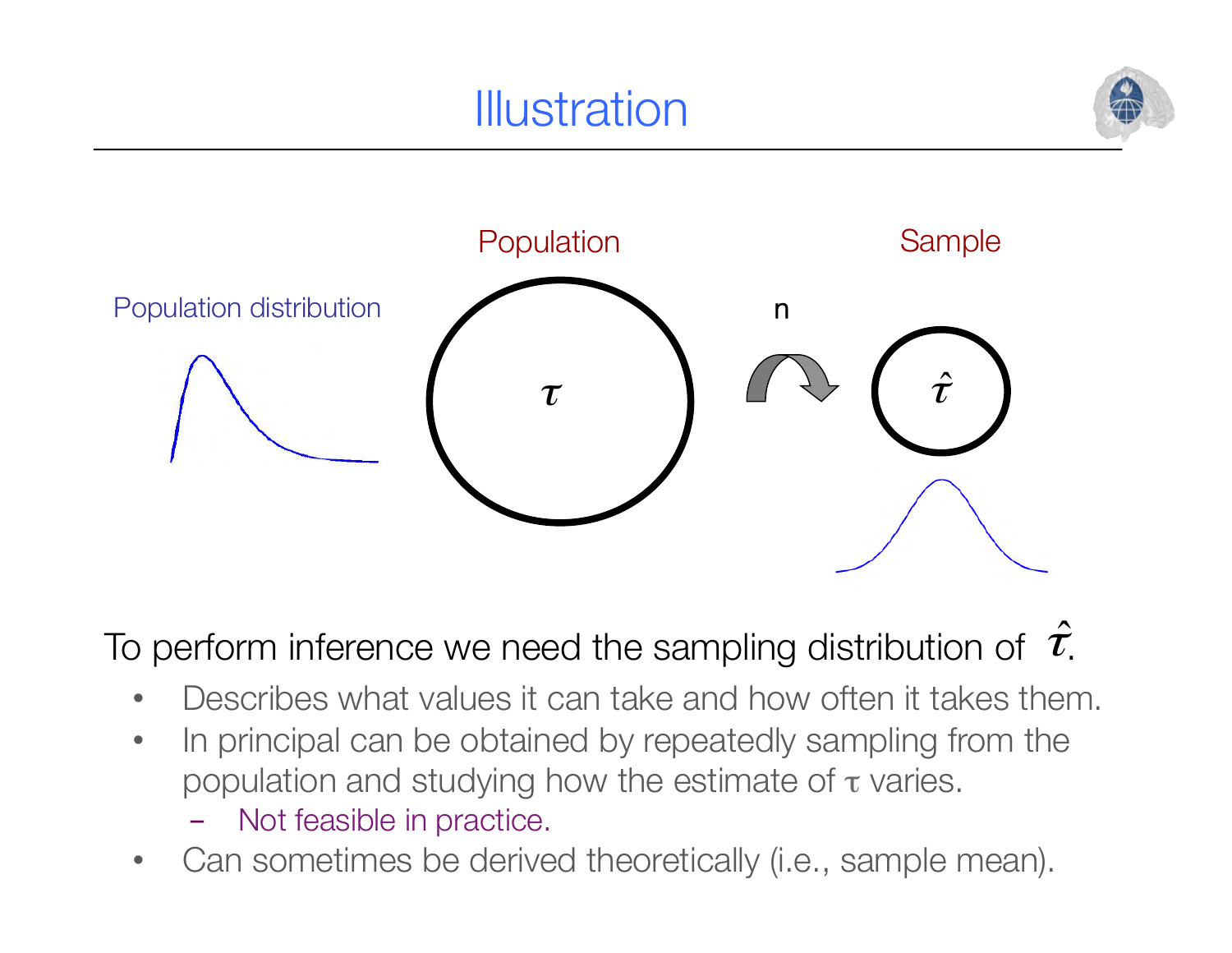

- The bootstrap is a computer-based method of inference that allows for estimation of the sampling distribution of almost any statistic.
- It can be used to construct confidence intervals for situations where traditional methods cannot (or should not) be used.
- By repeatedly resampling with replacement from the sample we approximate repeatedly sampling data from the population.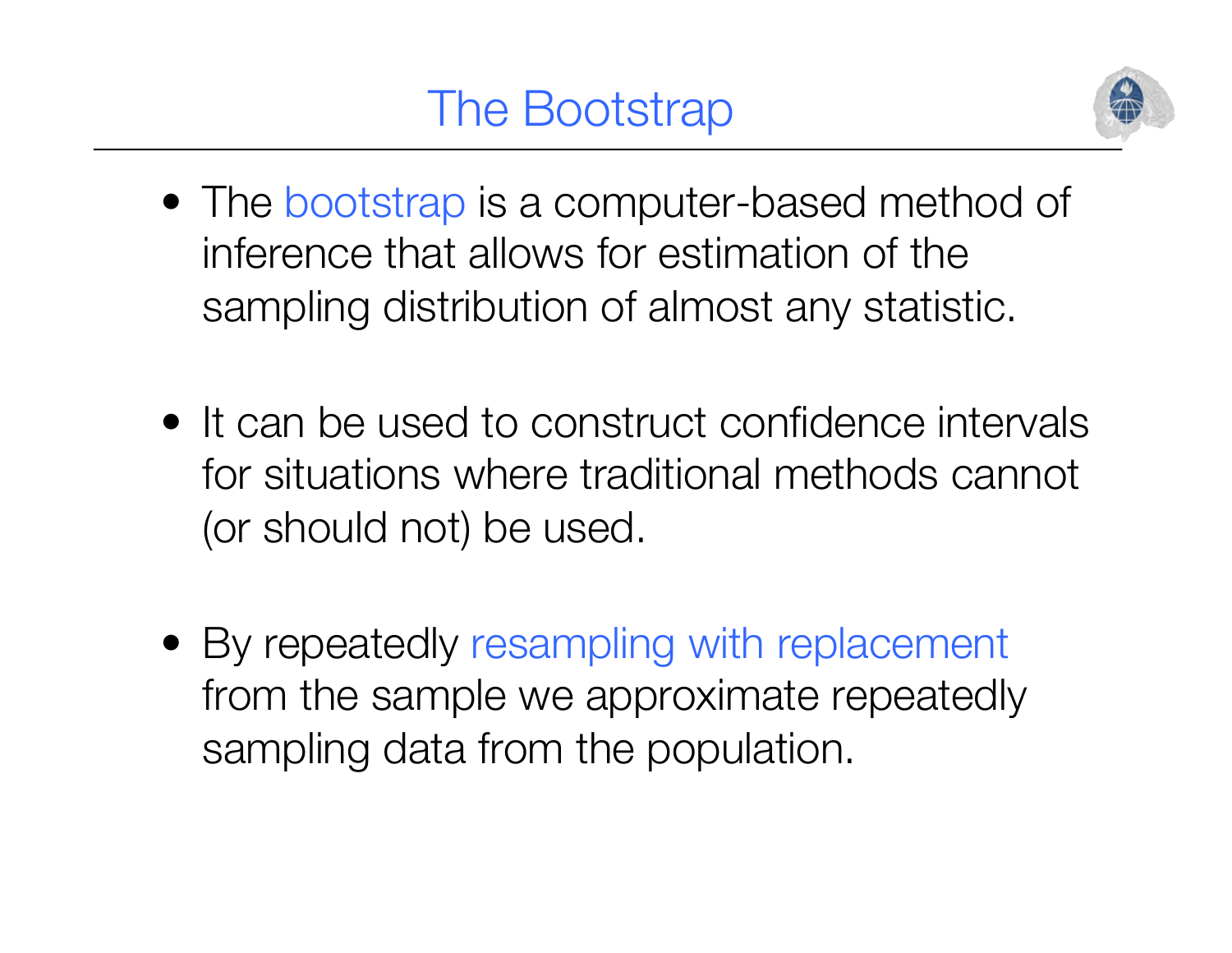# **Illustration**



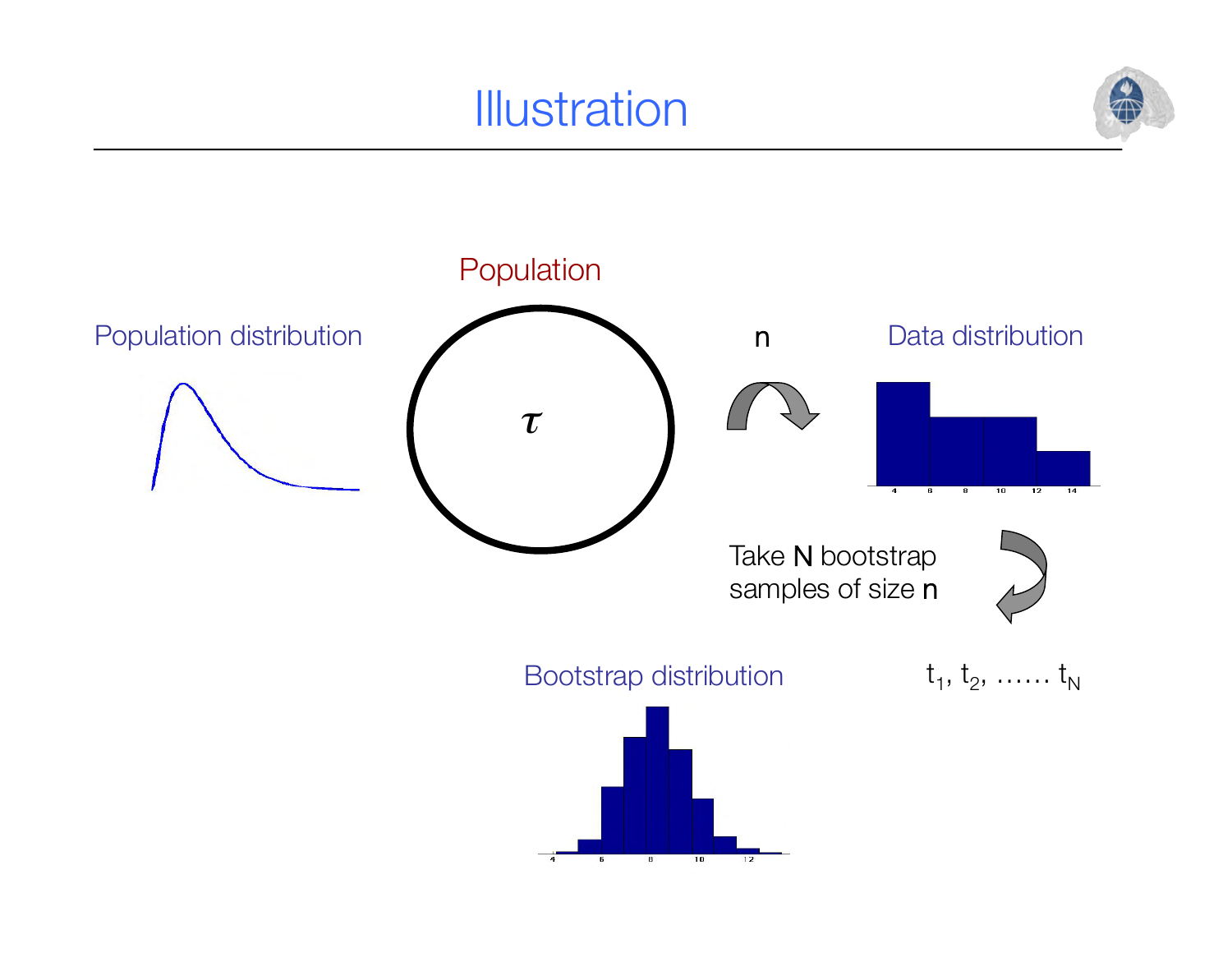Suppose we have the following data set: 3, 5, 6, 7, 8, 10 , 15



Bootstrap distribution of the sample mean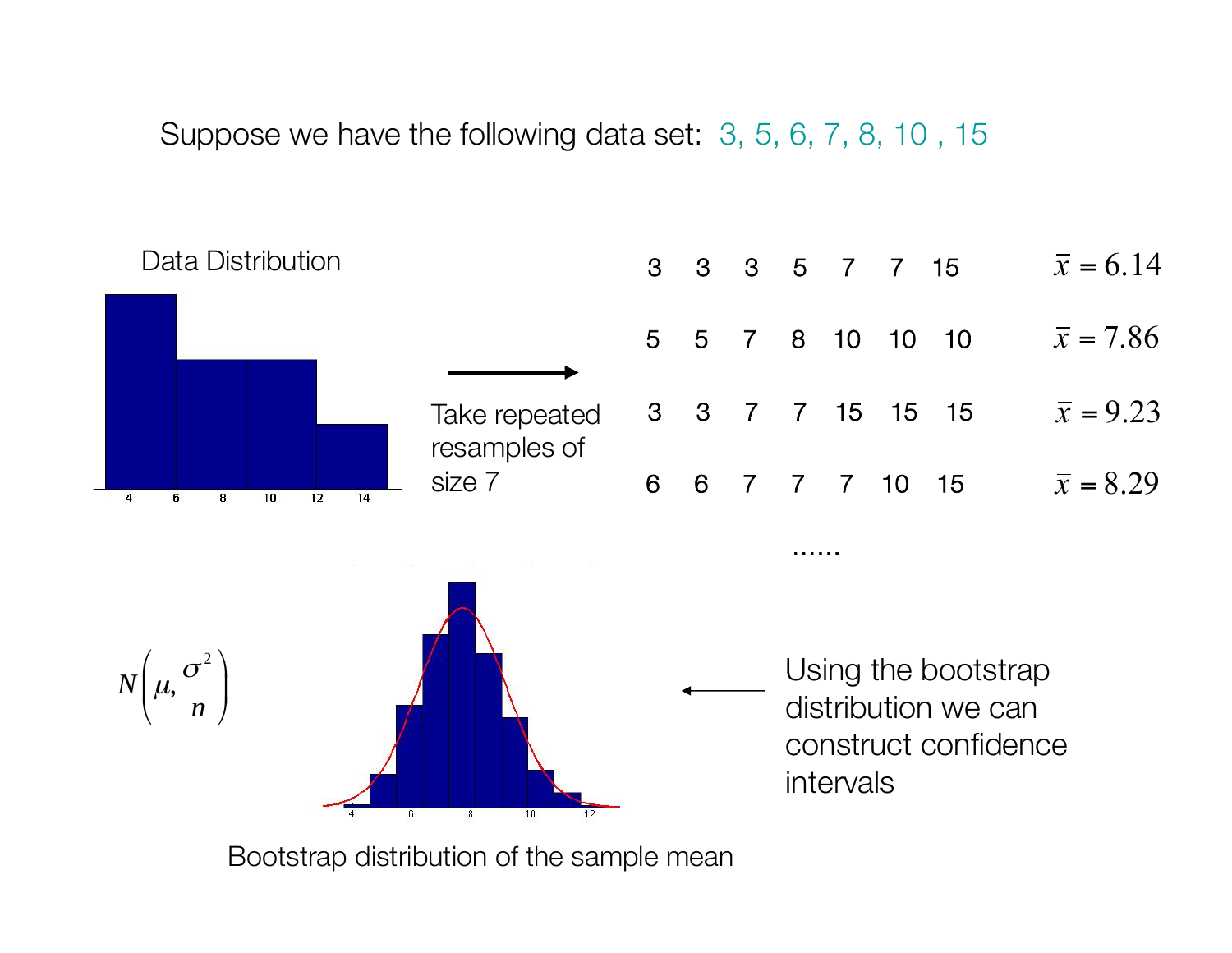Applications in Neuroimaging



- The bootstrap has many potential uses in neuroimaging.
- In our work we have used it to:
	- Perform second-level inference when the first-level model uses a set of basis functions to model the HRF.
	- Construct confidence intervals for situations when the distribution of a statistic is unknown (e.g., mediation or dynamic correlation).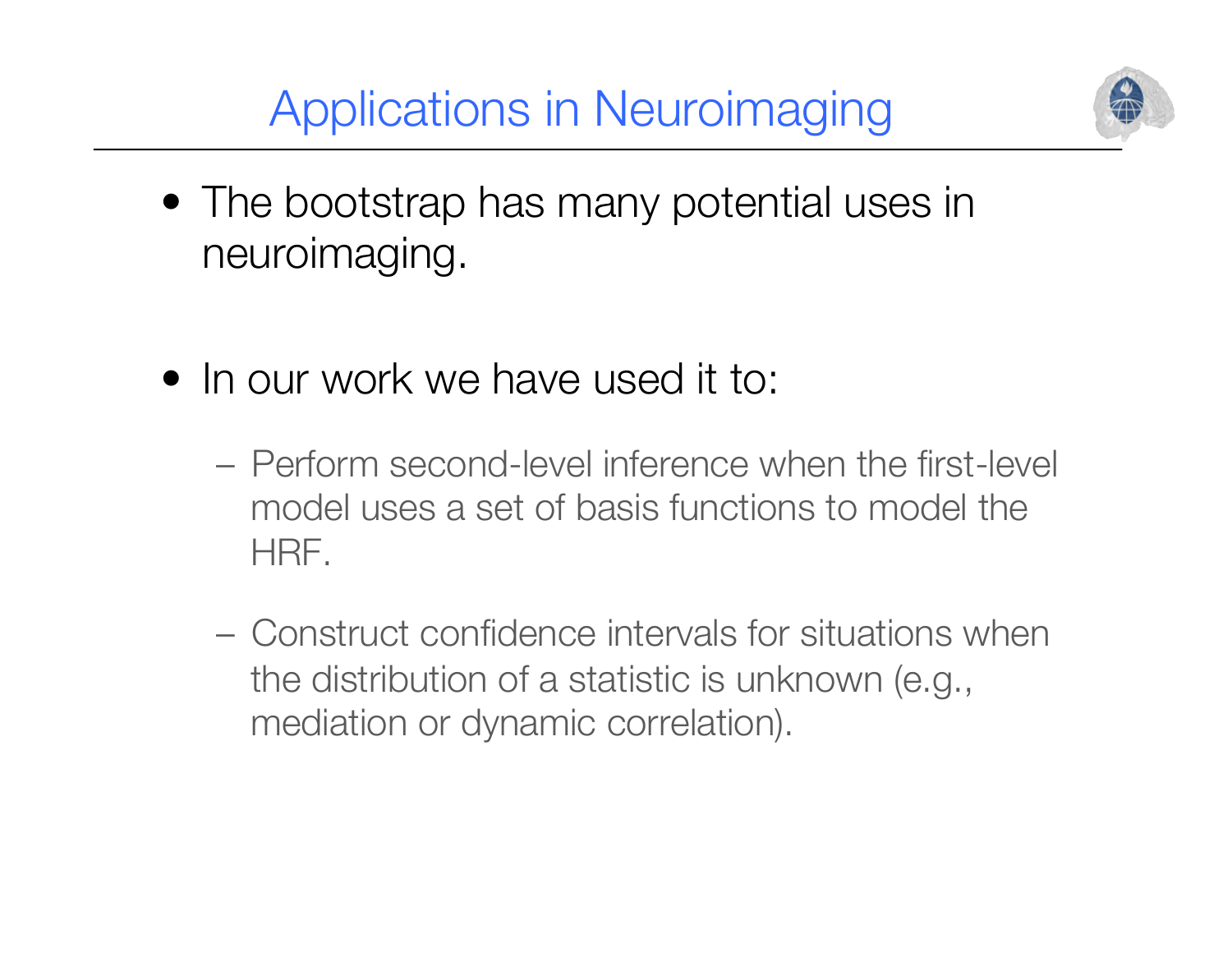# HRF Estimation



- Group analysis can be tricky when comparing conditions modeled with multiple basis functions.
- Procedure:
	- Use a flexible basis set (e.g., FIR, spline or IL model) to estimate the hemodynamic response.
	- Measure key features of the HRF (e.g., amplitude, time-to-peak and width).
	- Repeat for all subjects in the study.

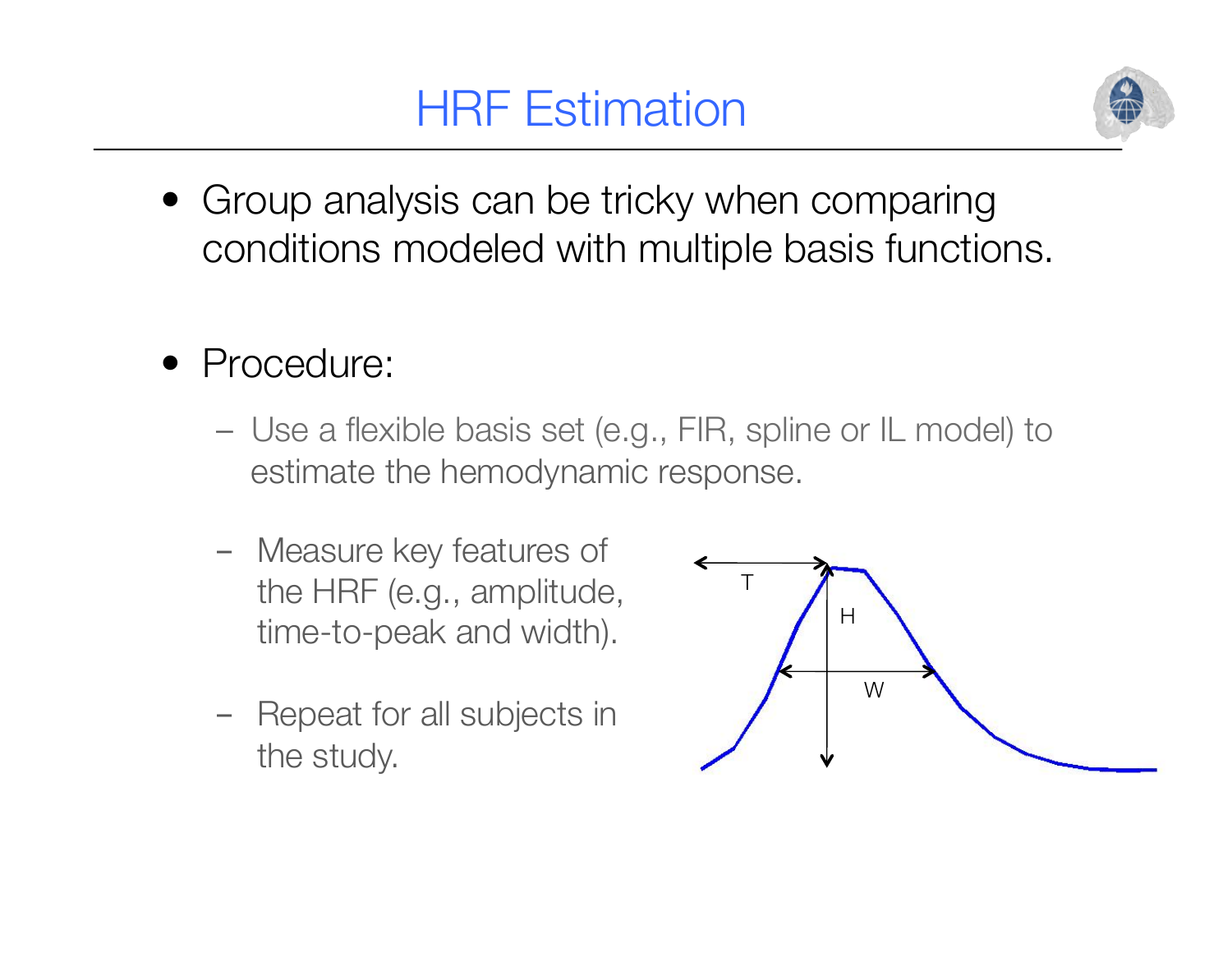## Bootstrap Procedure



- Use the bootstrap procedure to get confidence intervals for parameters of interest.
	- Sample among the n subjects with replacement.
	- Compute the statistics of interest (e.g., group mean of amplitude, time-to-peak, and width).
	- Repeat many times.

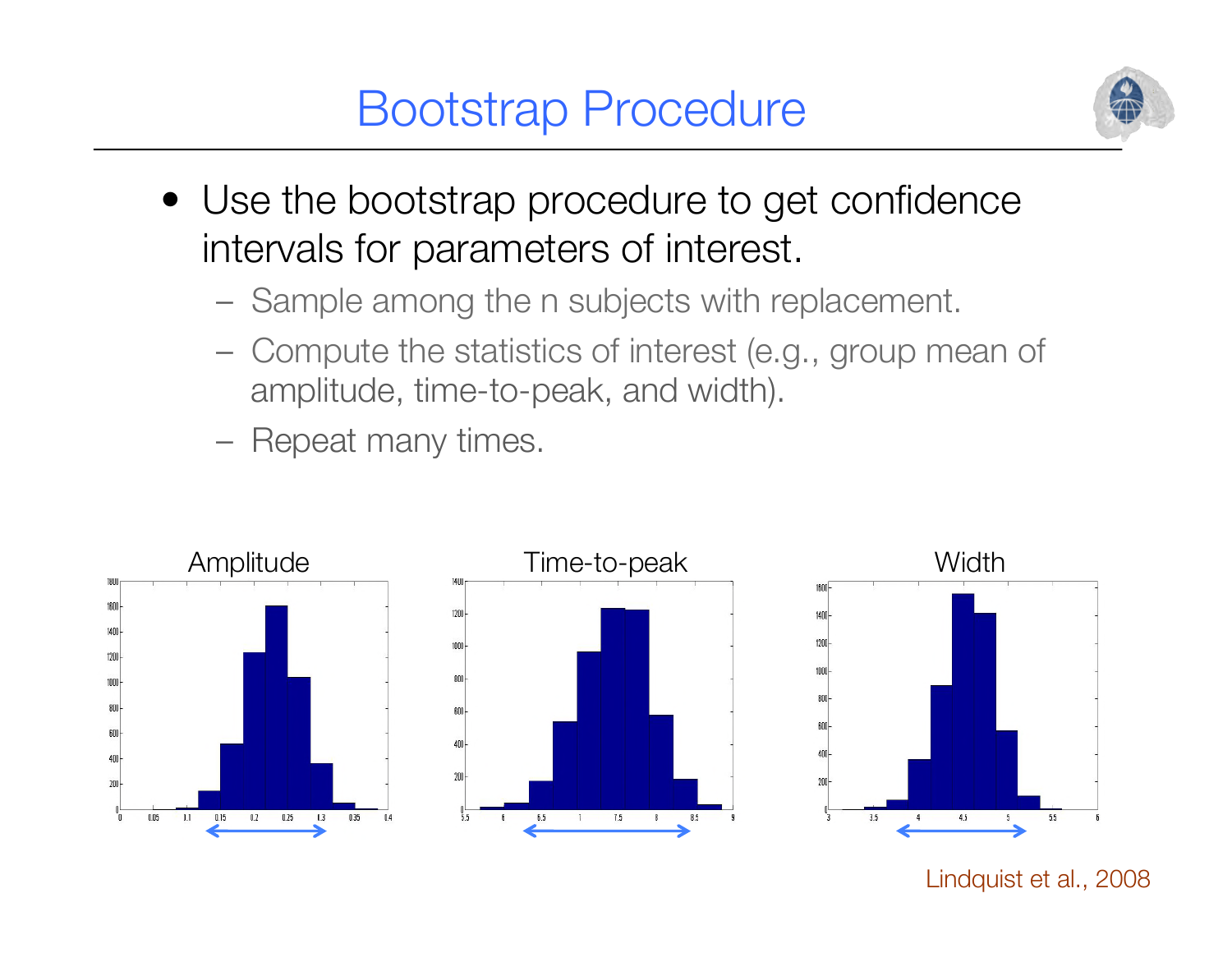# **Mediation**





Does *m* explain some or all of the x-y relationship?

Test the significance of the a\*b product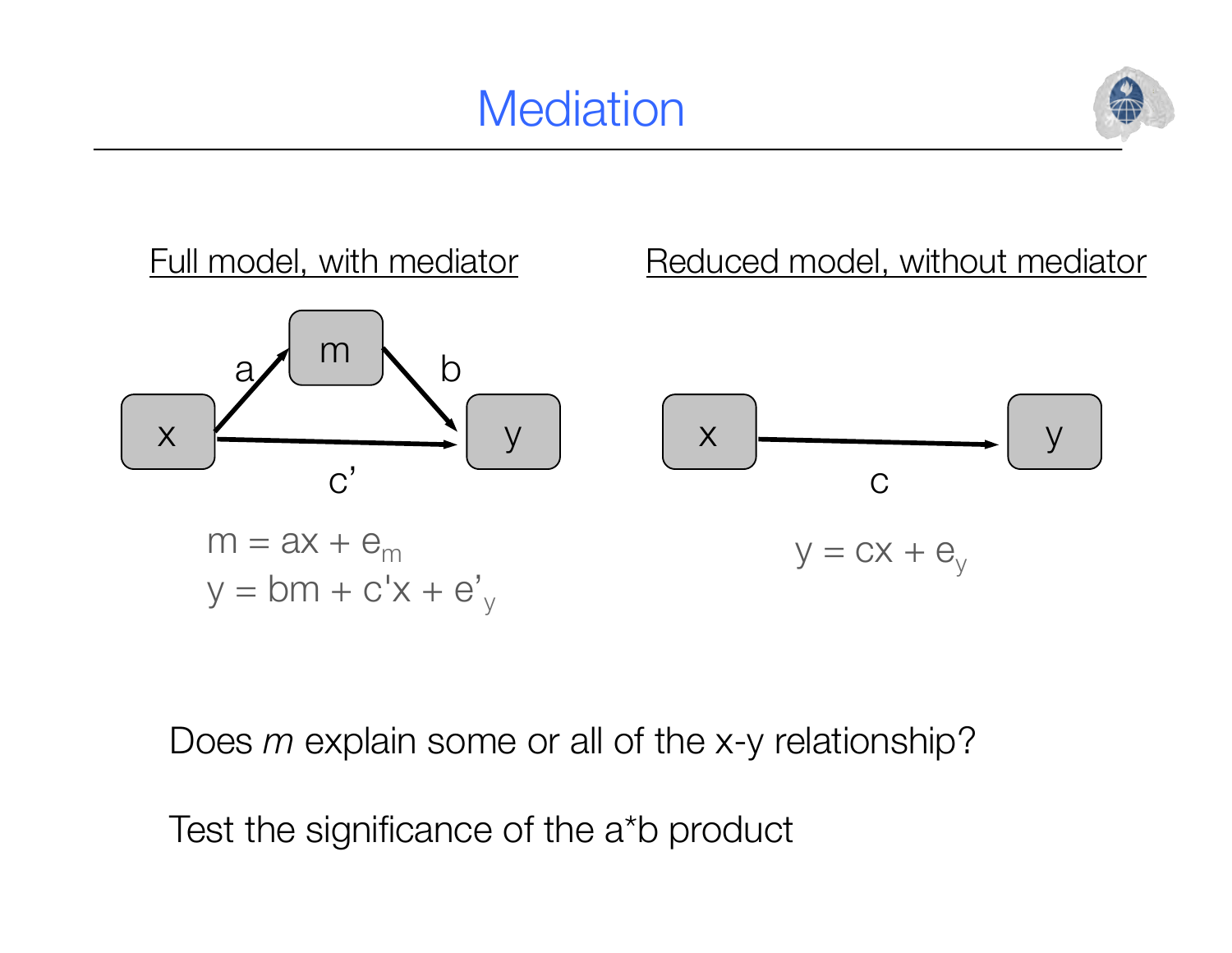# Bootstrap Procedure



#### Procedure:

- 1) Sample rows of matrix [x m y] with replacement to fill sample of N subjects.
- 2) Calculate mediation effect a\*b.
- 3) Repeat many times (e.g., 1,000-10,000 times).
- 4) Confidence interval/p-values based on bootstrapped distribution.

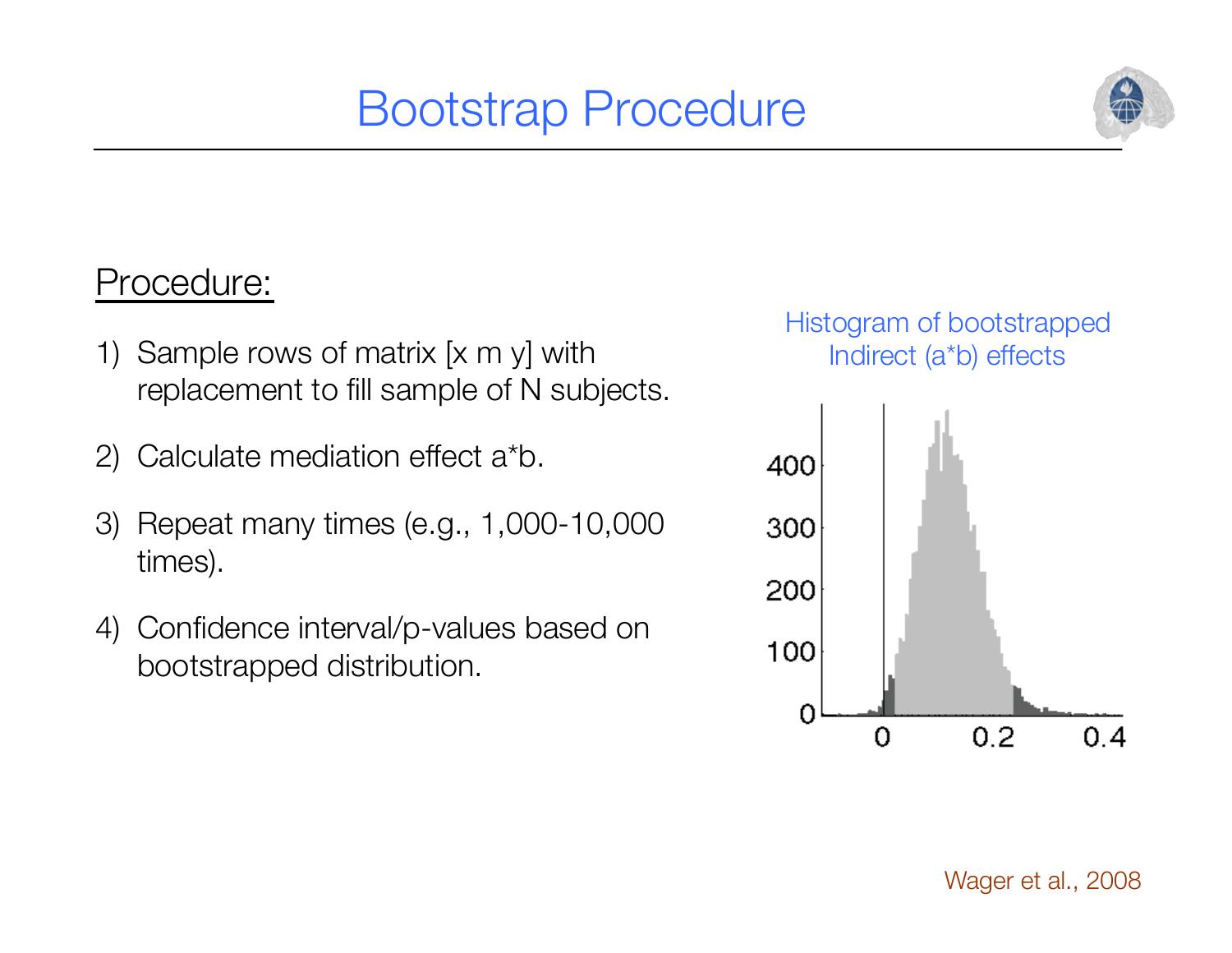## Dependent Data



- In the two previous examples we performed the bootstrap across subjects.
- However, in many situations (e.g., dynamic connectivity) we may be more interested in bootstrapping across time.
	- This can be problematic due to autocorrelations in the time course.
	- Here we need to use alternative methods that are more appropriate for dependent data.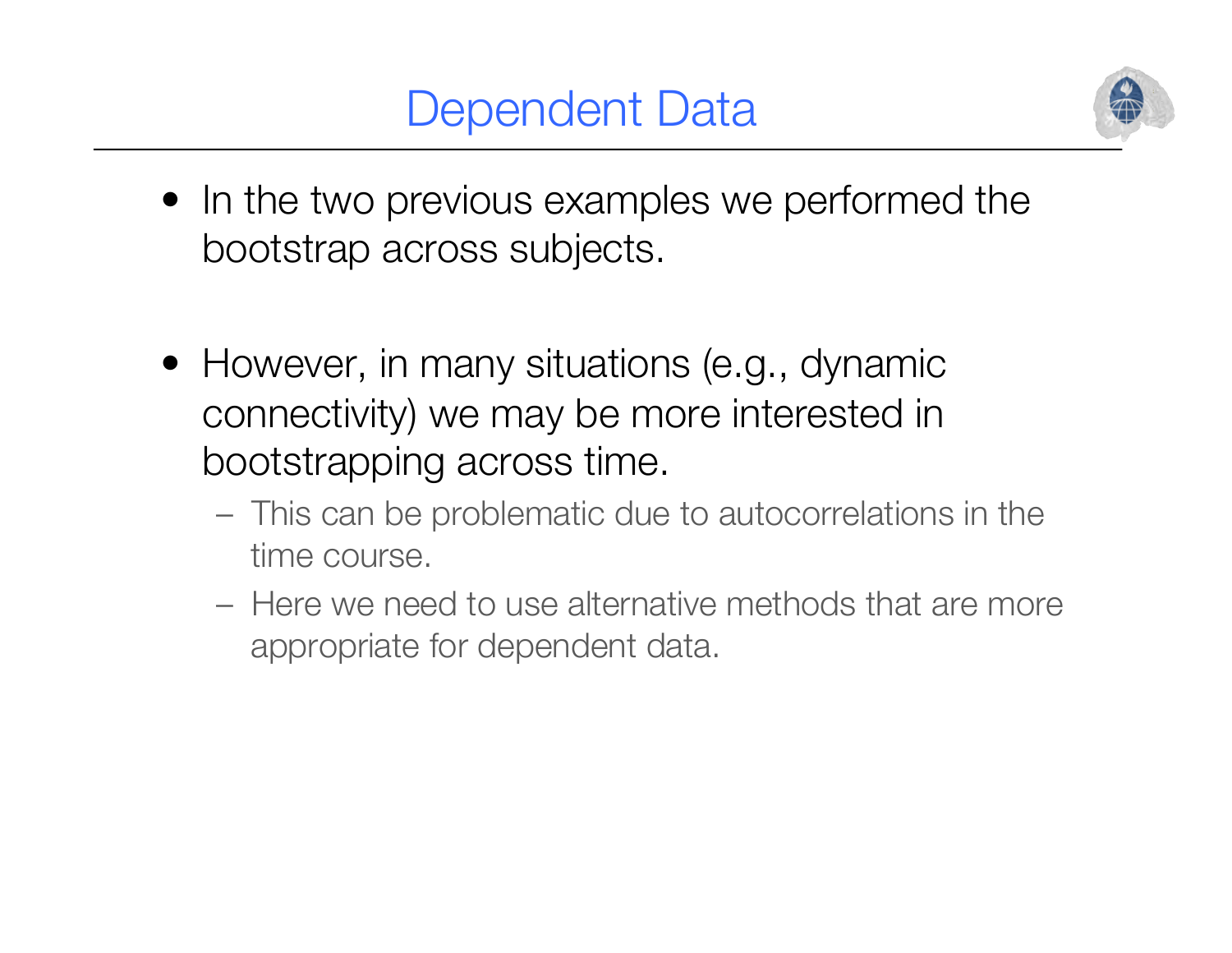# Dependent Data



- The block bootstrap divides the time series into blocks and resamples with replacement these blocks to create a pseudo time series.
	- Successive time points are assumed to be correlated, but observations "far apart" uncorrelated.
	- By resampling sufficiently long blocks, the dependence structure of the original time series is preserved.
- The stationary bootstrap allows for randomly varying block sizes.
	- Pseudo-time series generated by resampling blocks of random size, whose length has a geometric distribution.
	- The pseudo-time series guaranteed to be stationary.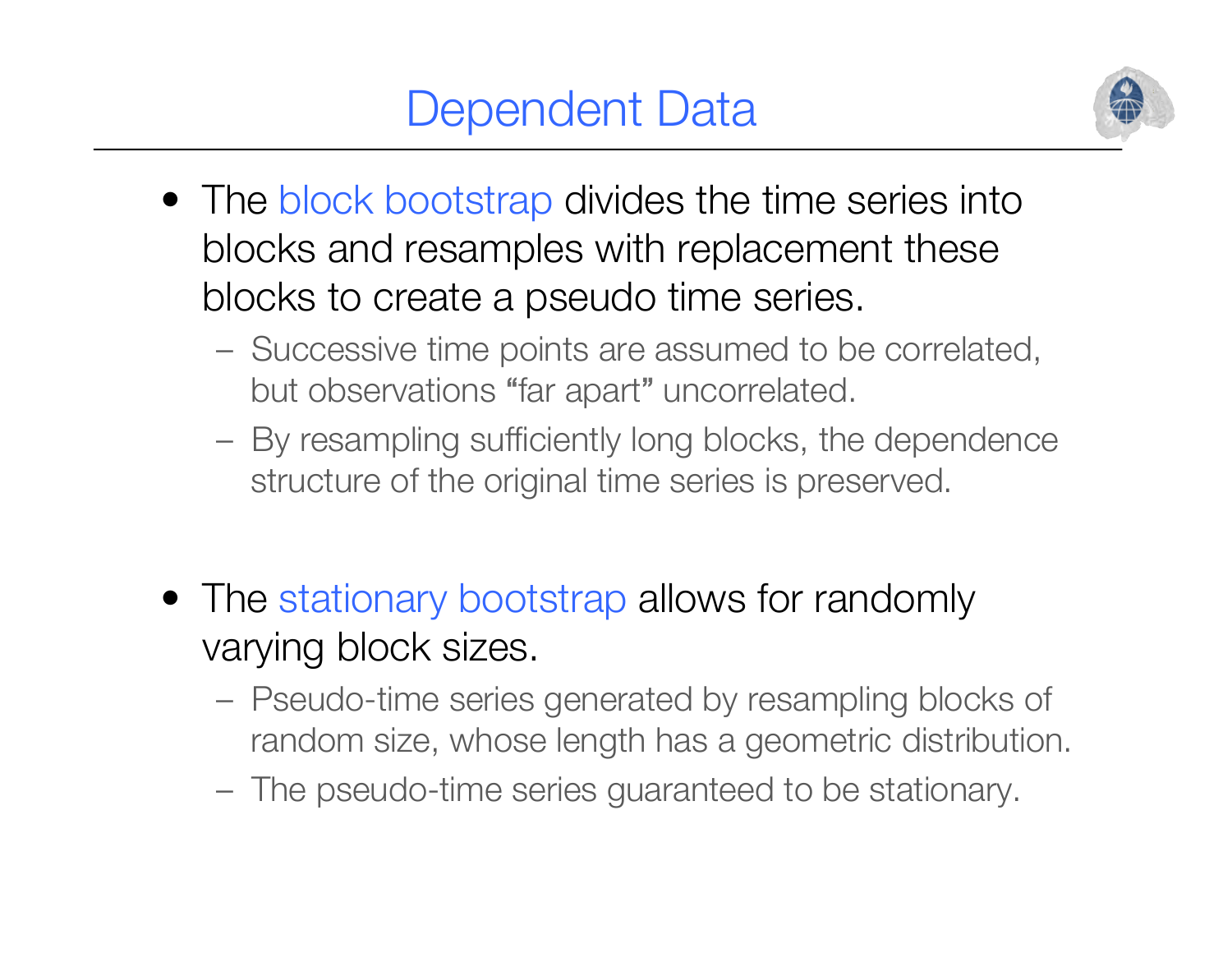## Bootstrap Procedure



- Dynamic connectivity between 4 ROIs and heart rate assessed using Dynamic Connectivity Regression (Cribben et al. 2012).
- Stationary bootstrap used to determine significant changes in connectivity.

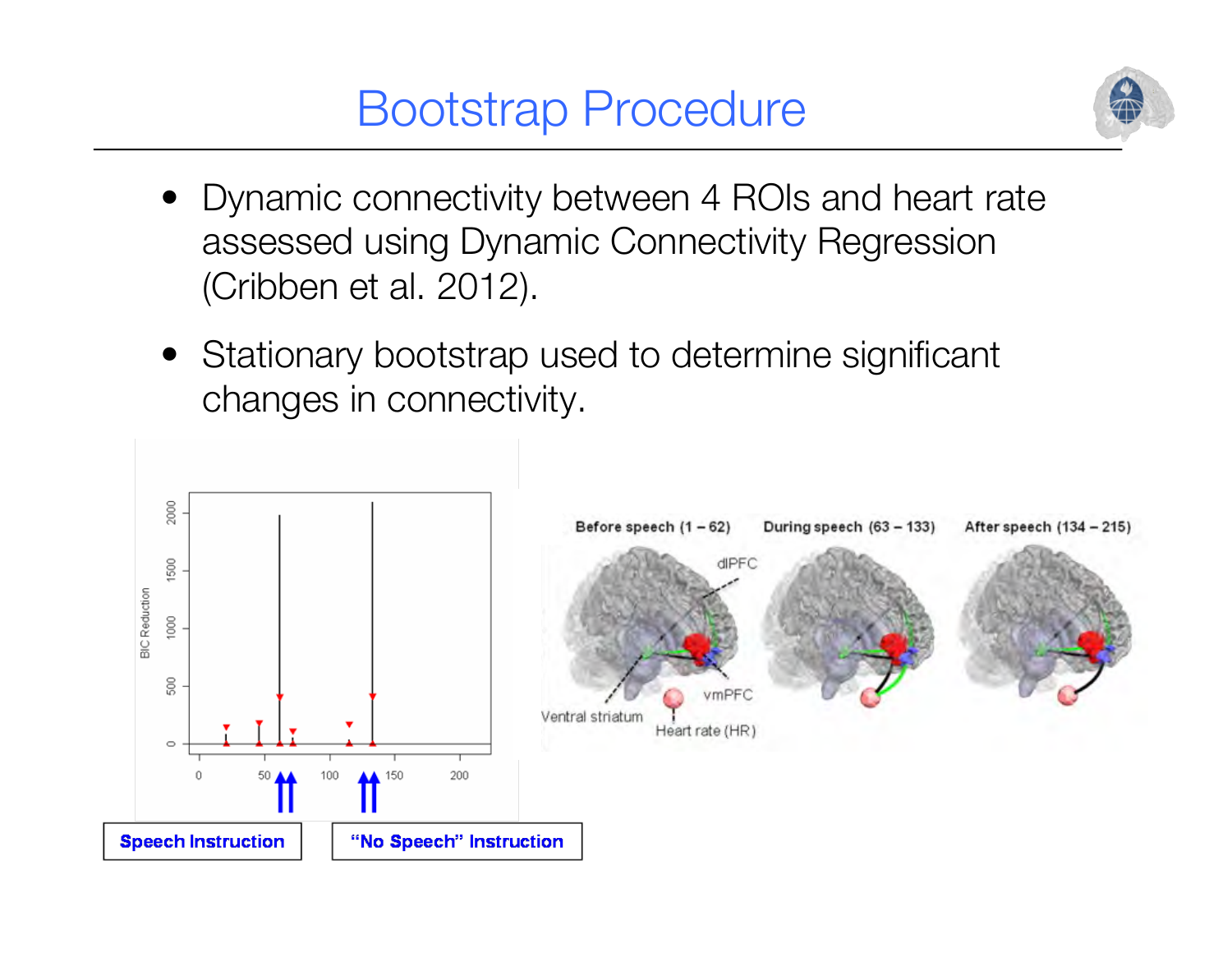#### Permutation Tests



- Permutation tests are another example of a computer-intensive statistical technique.
- They are significance tests based on resamples drawn at random from the original data.
- In contrast to the bootstrap, the resamples are drawn without replacement in a manner consistent with the null hypothesis and the study design.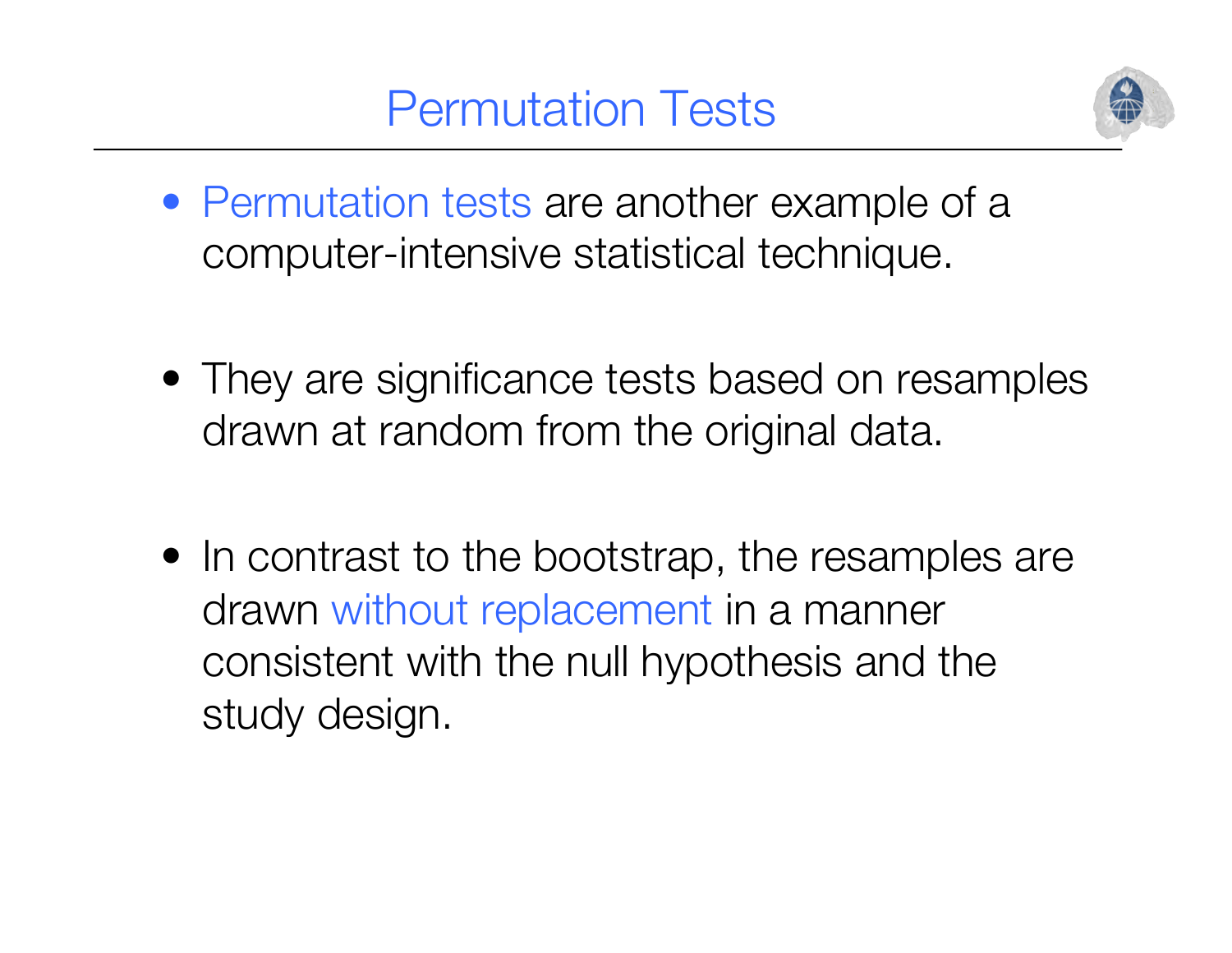# **Illustration**



 $H_0$ : Drug no more effective than placebo

| <b>Subject</b> | <b>Actual Treatment</b> |
|----------------|-------------------------|
|                | Drug                    |
| $\overline{2}$ | Drug                    |
| 3              | Drug                    |
| 4              | Drug                    |
| 5              | Placebo                 |
| 6              | Placebo                 |
| $\overline{7}$ | Placebo                 |
| 8              | Placebo                 |
|                |                         |

If the drug has no effect the difference between groups should be the same regardless of whether we look at the actual or permuted treatment assignment.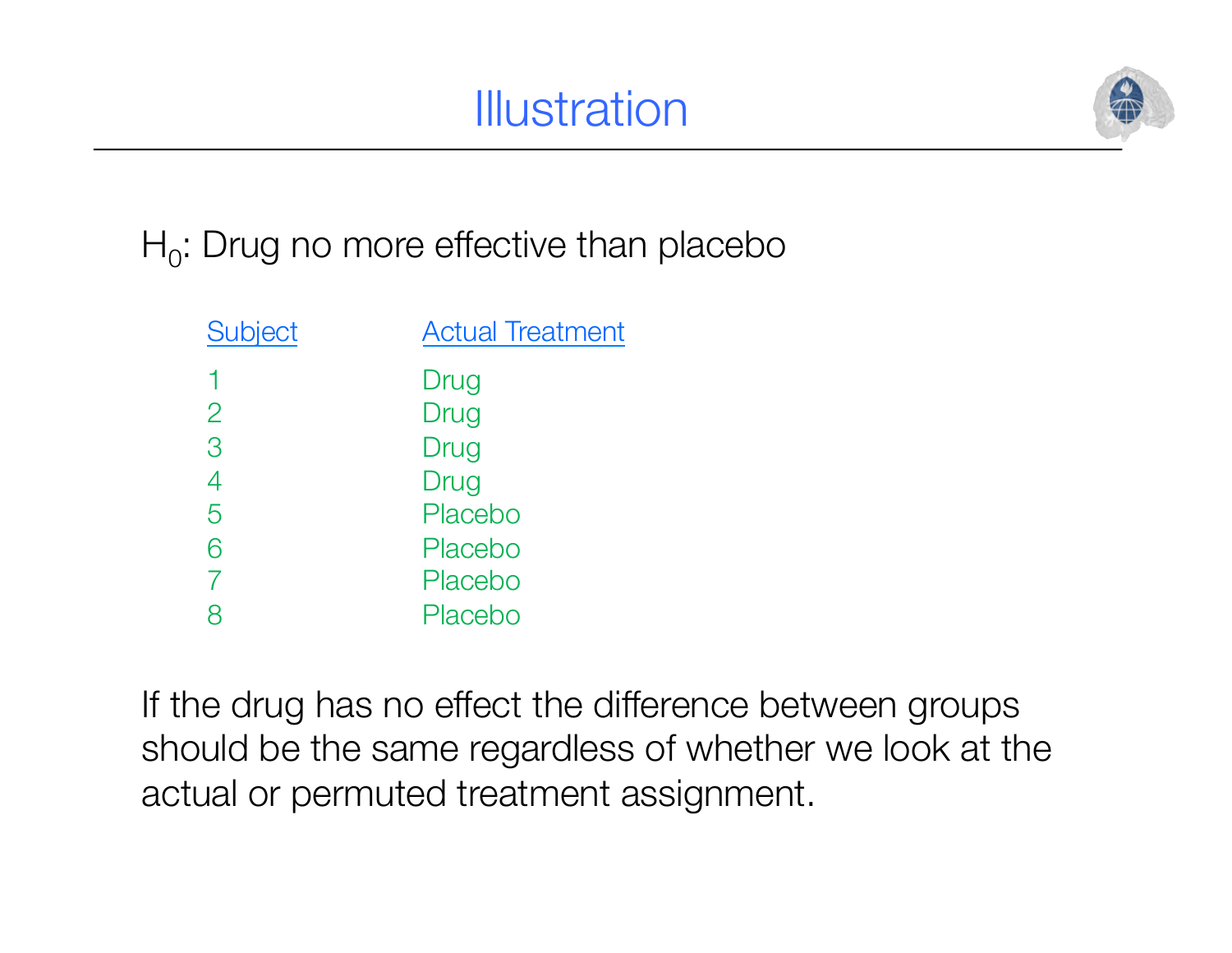

- The permutation distribution of the statistic of interest is formed using the values of the statistic from a large number of resamples.
- The permutation distribution estimates the sampling distribution under the condition that  $H_0$  is true.
- The permutation distribution can be used to compute p-values to test  $H_0$ .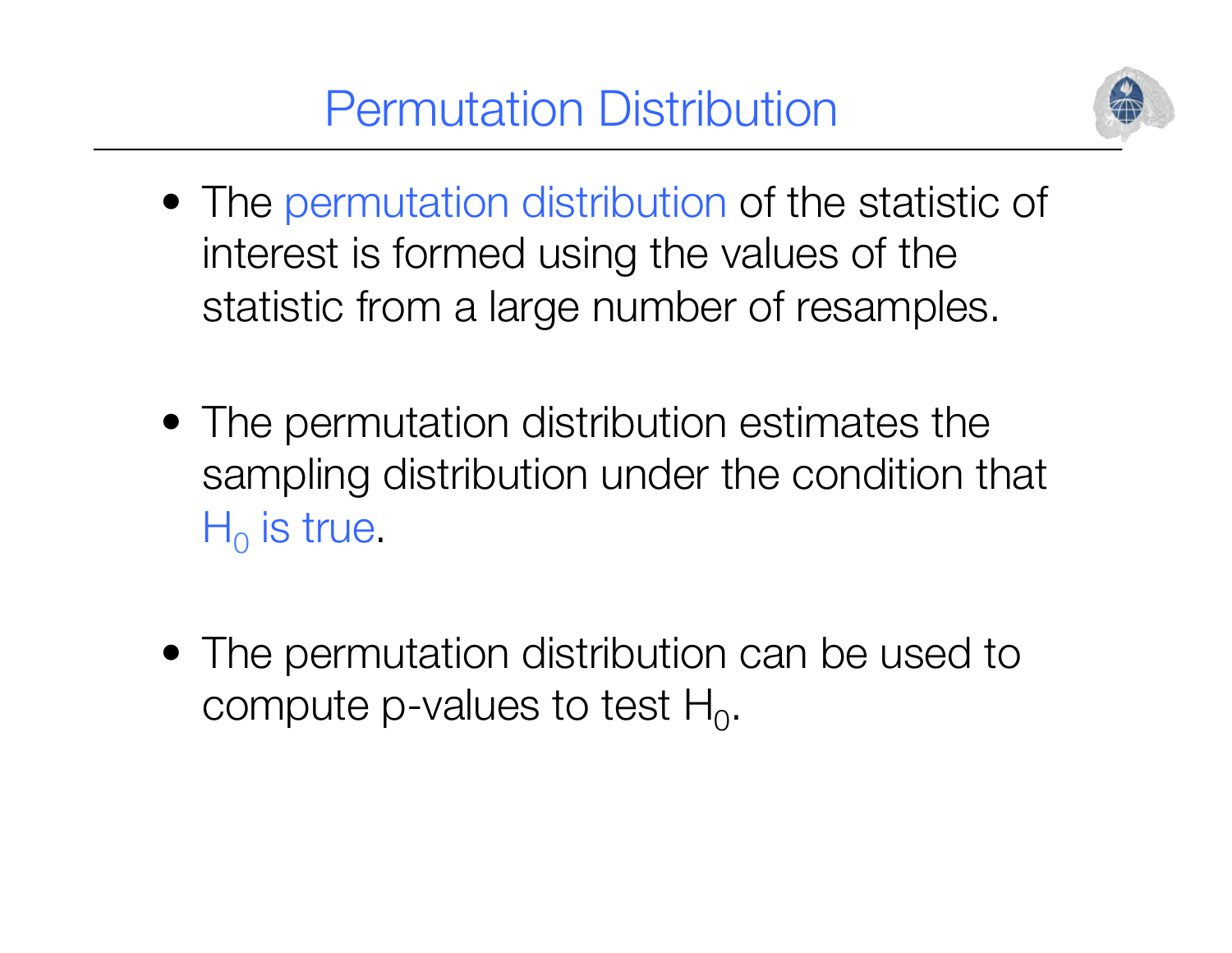

• Data from V1 voxel in visual stimulus experiment

A: Active, flashing checkerboard B: Baseline, fixation 6 blocks, ABABAB Just consider block averages.

|  | $A$ B $A$ B $A$ B                    |  |  |
|--|--------------------------------------|--|--|
|  | 103.00 90.48 99.93 87.83 99.76 96.06 |  |  |

- Null hypothesis  $H_0$ 
	- No experimental effect, i.e. the A and B labels are arbitrary.
- Statistic
	- Mean difference between conditions.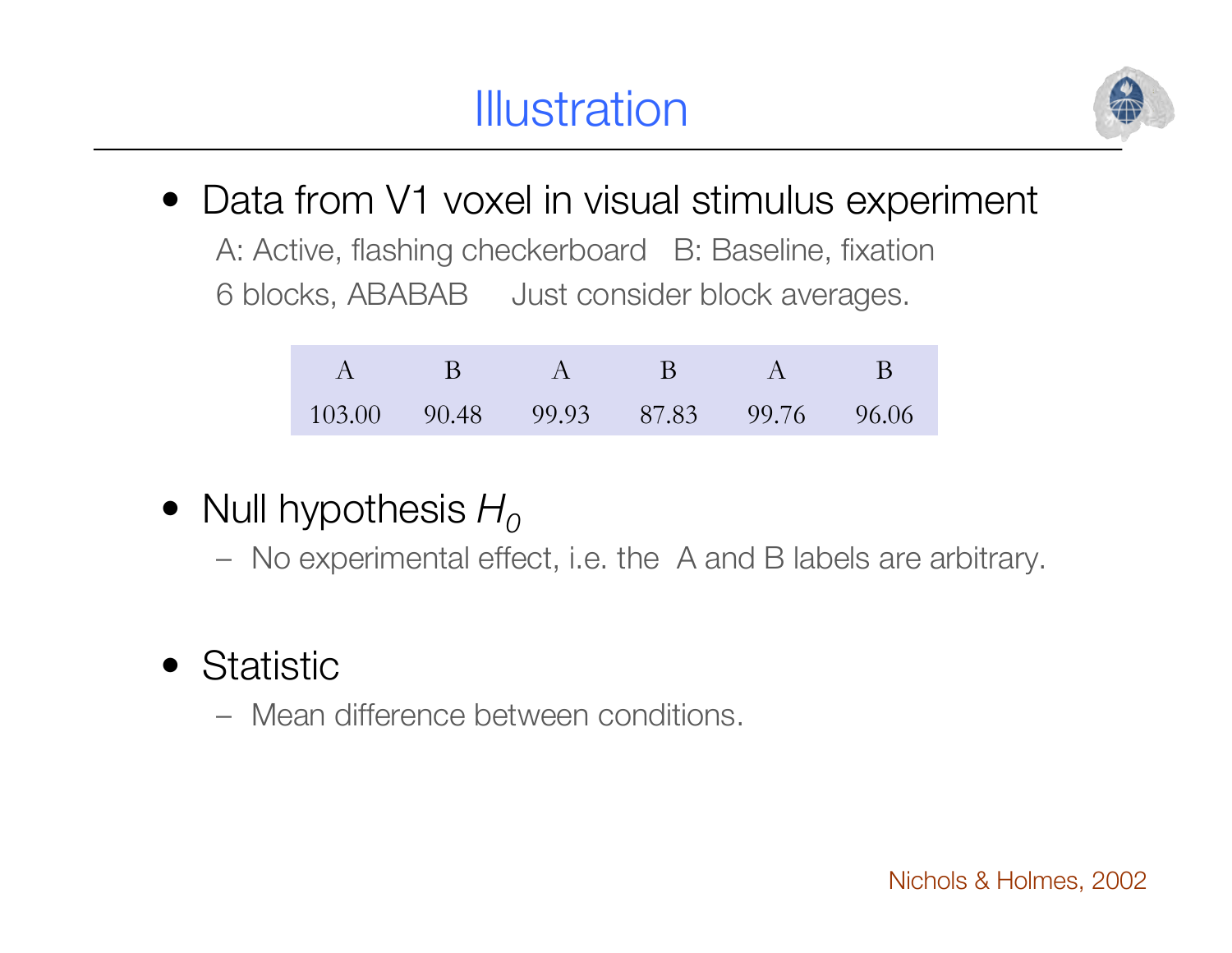

- Under  $H_{\alpha}$ 
	- Consider all equivalent re-labelings.
		- ! Assume exchangeability, i.e. the distribution of the statistic is the same whatever the relabeling.
	- Compute all possible statistic values.
	- Determine the permutation distribution.
		- **Each relabeling is equally likely. Hence, each statistic has equal** probability.

| AAABBB 4.82    | ABABAB 9.45    | $BAAABB -1.48$ | $BABBAA -6.86$ |
|----------------|----------------|----------------|----------------|
| $AABABB -3.25$ | ABABBA 6.97    | BAABAB 1.10    | BBAAAB 3.15    |
| $AABBAB -0.67$ | ABBAAB 1.38    | $BAABBA -1.38$ | BBAABA 0.67    |
| $AABBBA -3.15$ | $ABBABA -1.10$ | $BABAAB -6.97$ | BBABAA 3.25    |
| ABAABB 6.86    | ABBBAA 1.48    | $BABABA -9.45$ | BBBAAA -4.82   |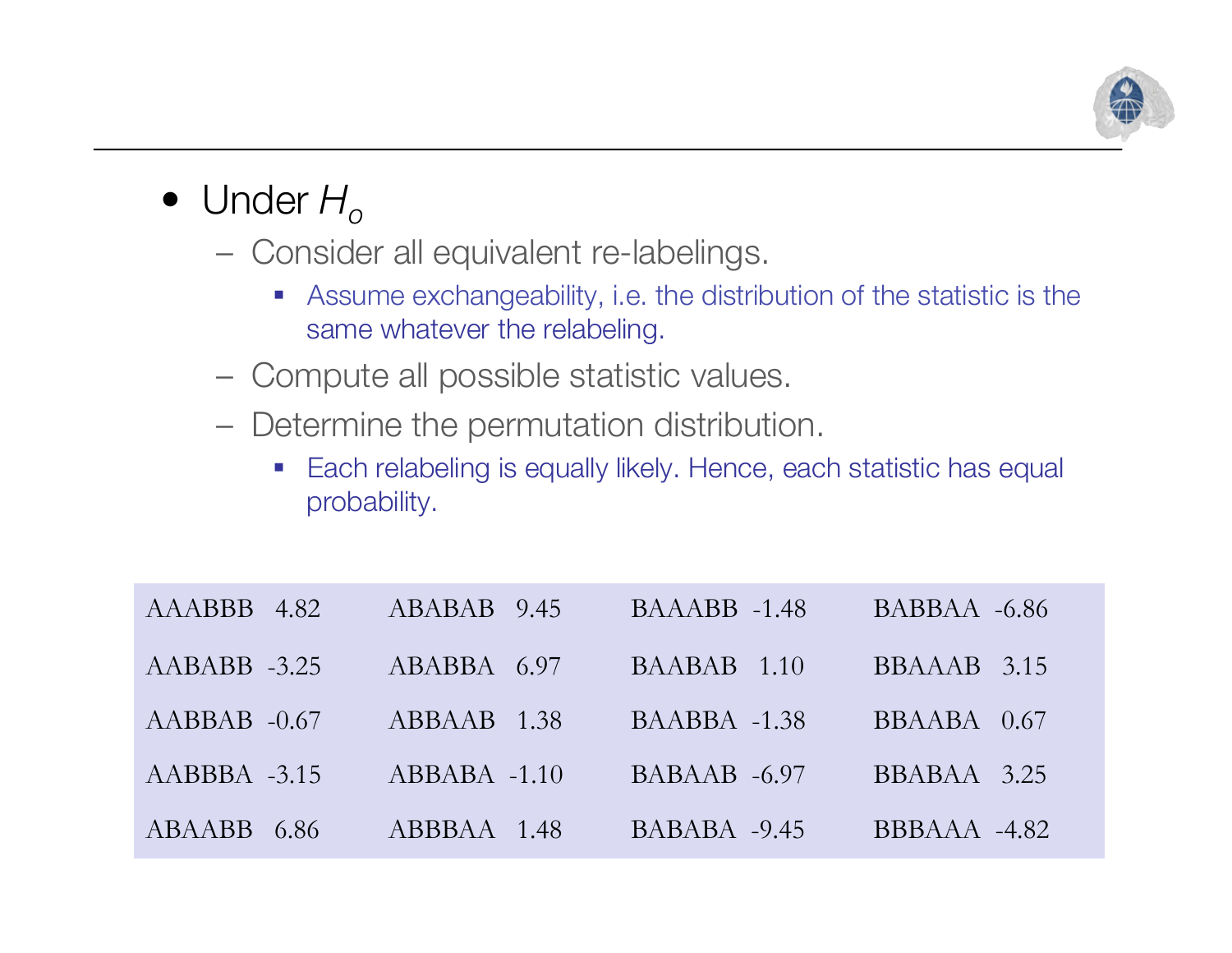

#### • Permutation distribution





Permutation tests don't work very well with small sample sizes, as they tend to be conservative.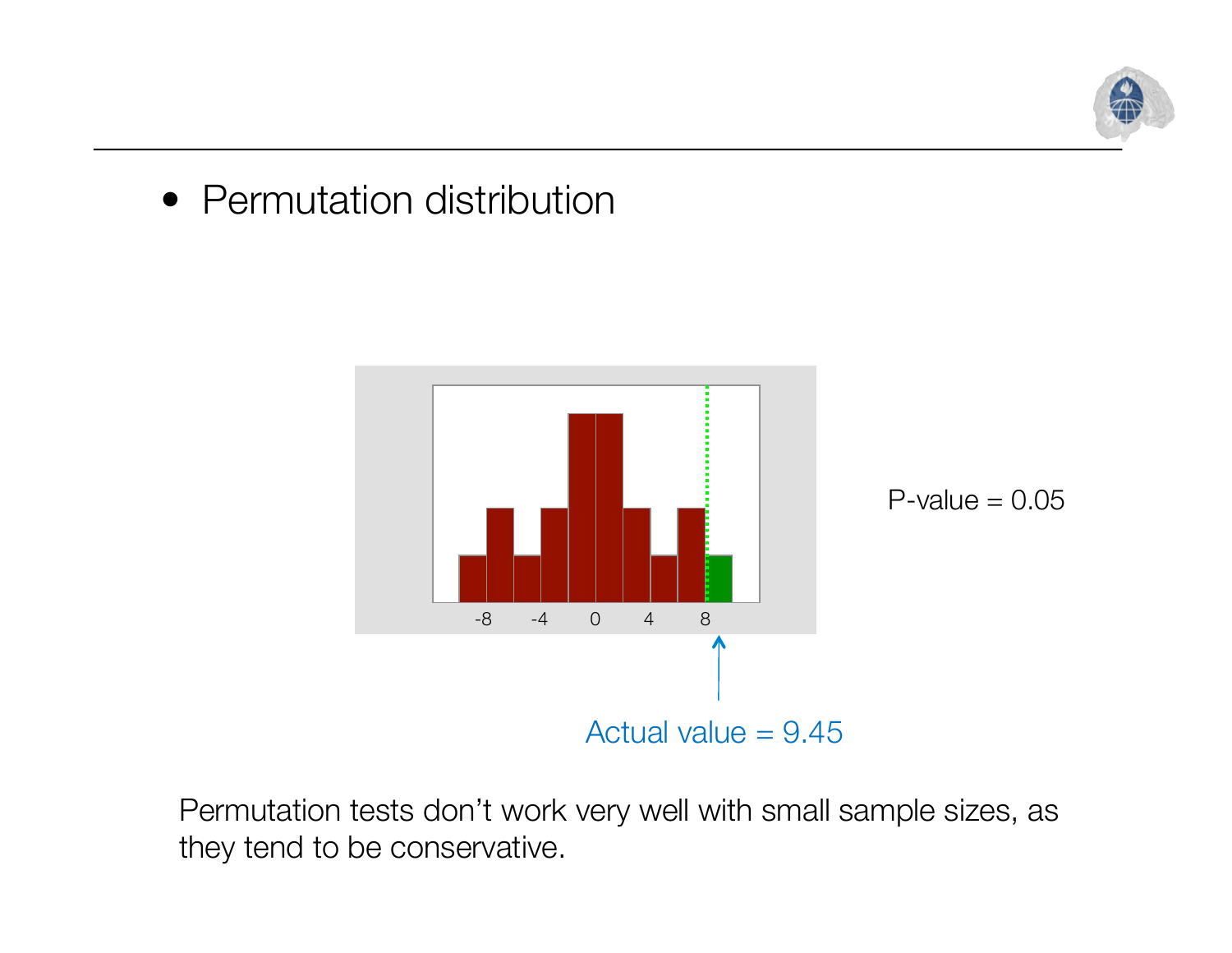# **Comments**



- Requires only the assumption of exchangeability
	- Under  $H_0$ , the distribution is unchanged by permutation.
	- This allows us to build the permutation distribution.
- Subjects are exchangeable
	- Under  $H_0$ , each subject's A/B labels can be flipped.
	- Permutation tests useful for 2nd level analysis.
- fMRI scans not exchangeable under  $H_0$ 
	- The problem is temporal autocorrelation.
	- Be careful performing permutation tests on individual subjects.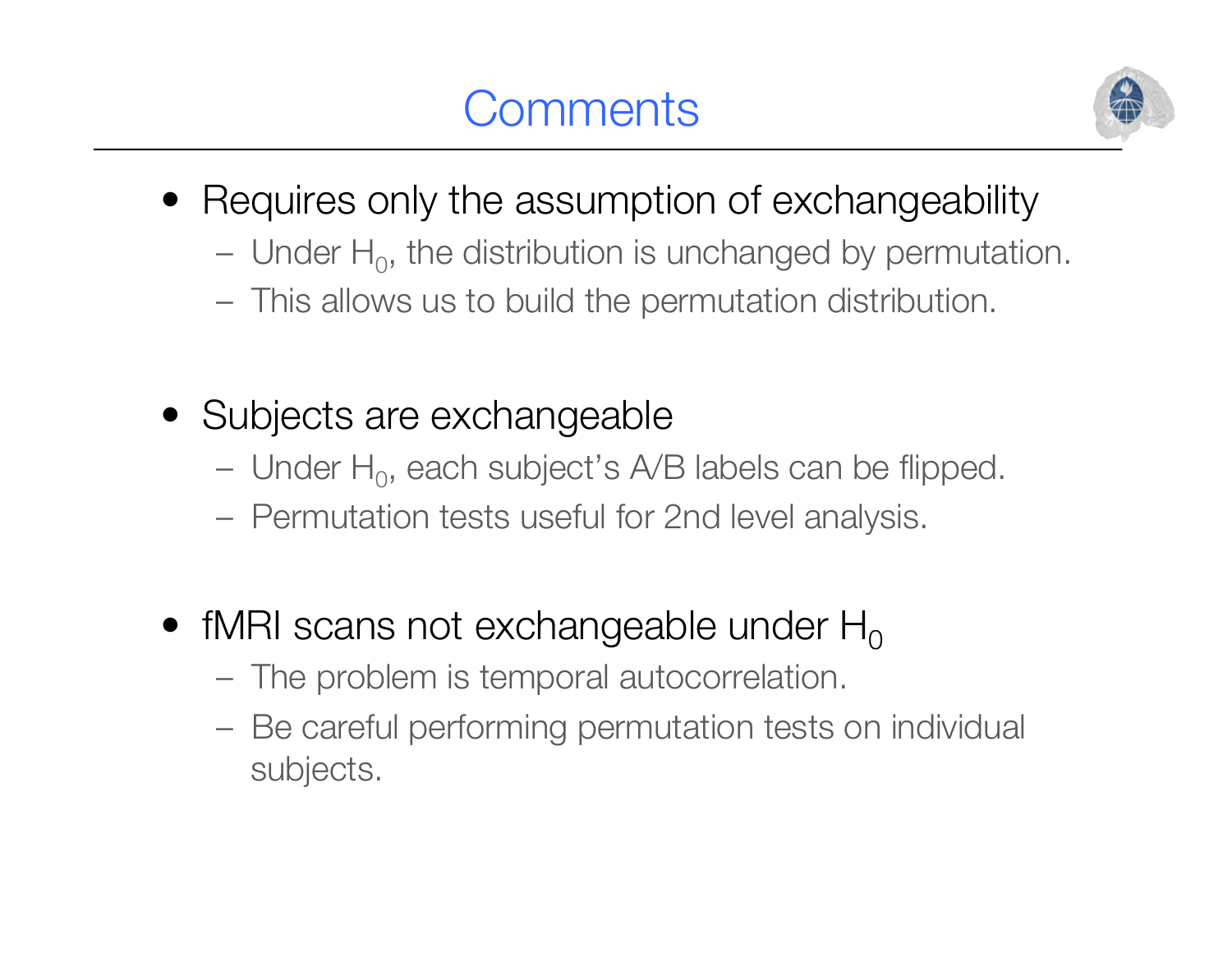#### **Issues**



#### • Sample size

- If there are N possible relabelings, the smallest attainable p-value is 1/N which can be problematic at small N.
- If there are too many possible relabelings it may not be feasible to compute the statistic images for all of them.
	- **Randomly sample from the population of relabelings.**
	- **Each relabeling should be equally likely to be chosen.**
- Flexibility
	- The permutation approach is free to consider any statistic and is not bound to those that have a known distributional form.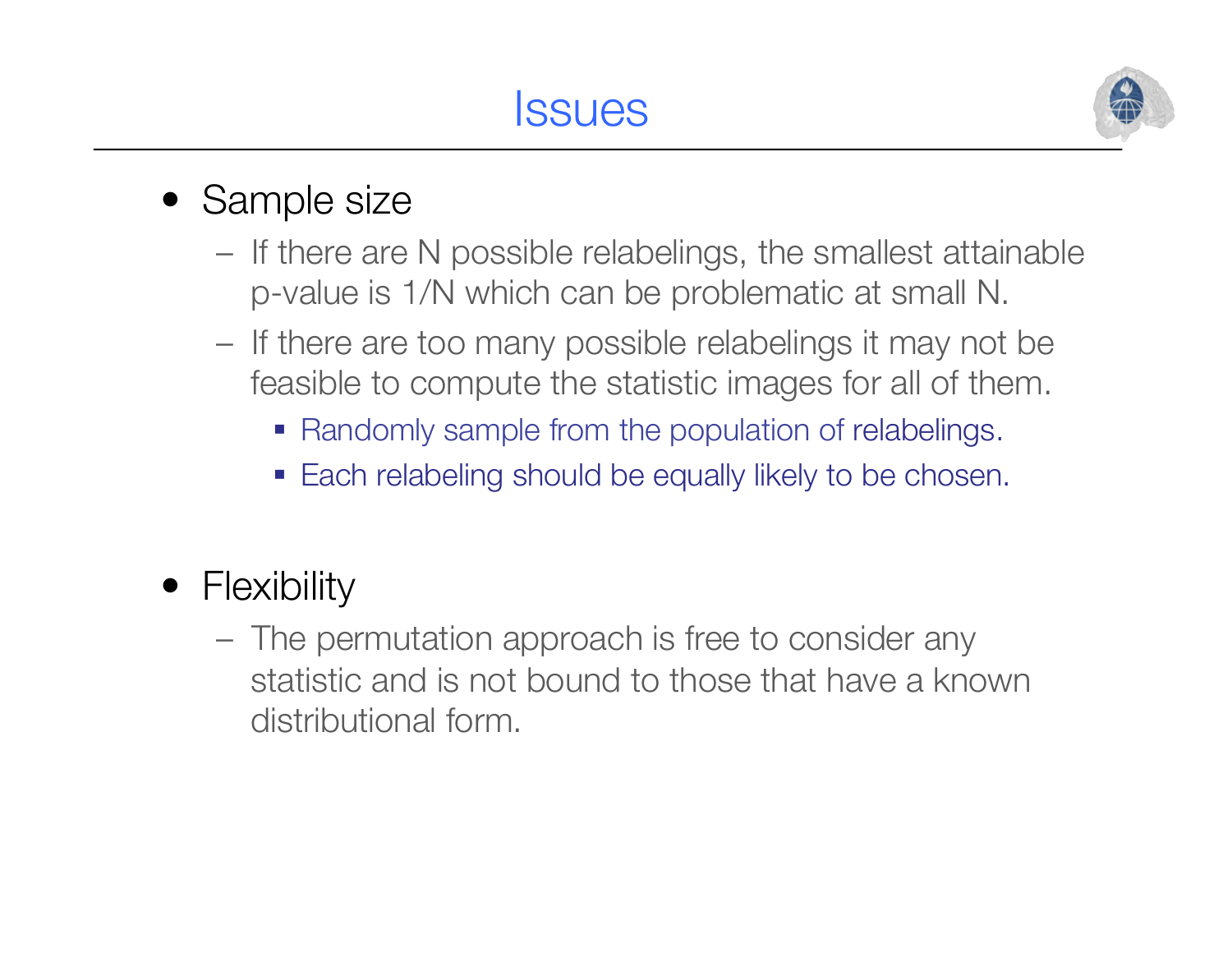**Issues** 



- Computational Intensity
	- Analysis needs to be repeated for each relabeling.
	- Computations can be parallelized.
	- Can use GPUs (graphics processing units).
- Implementation
	- Each experimental design type needs unique code to generate permutations.
- Power and Validity
	- Nonparametric procedures are less powerful than their parametric counterparts when the assumptions of the latter hold. If not, nonparametric procedures more valid.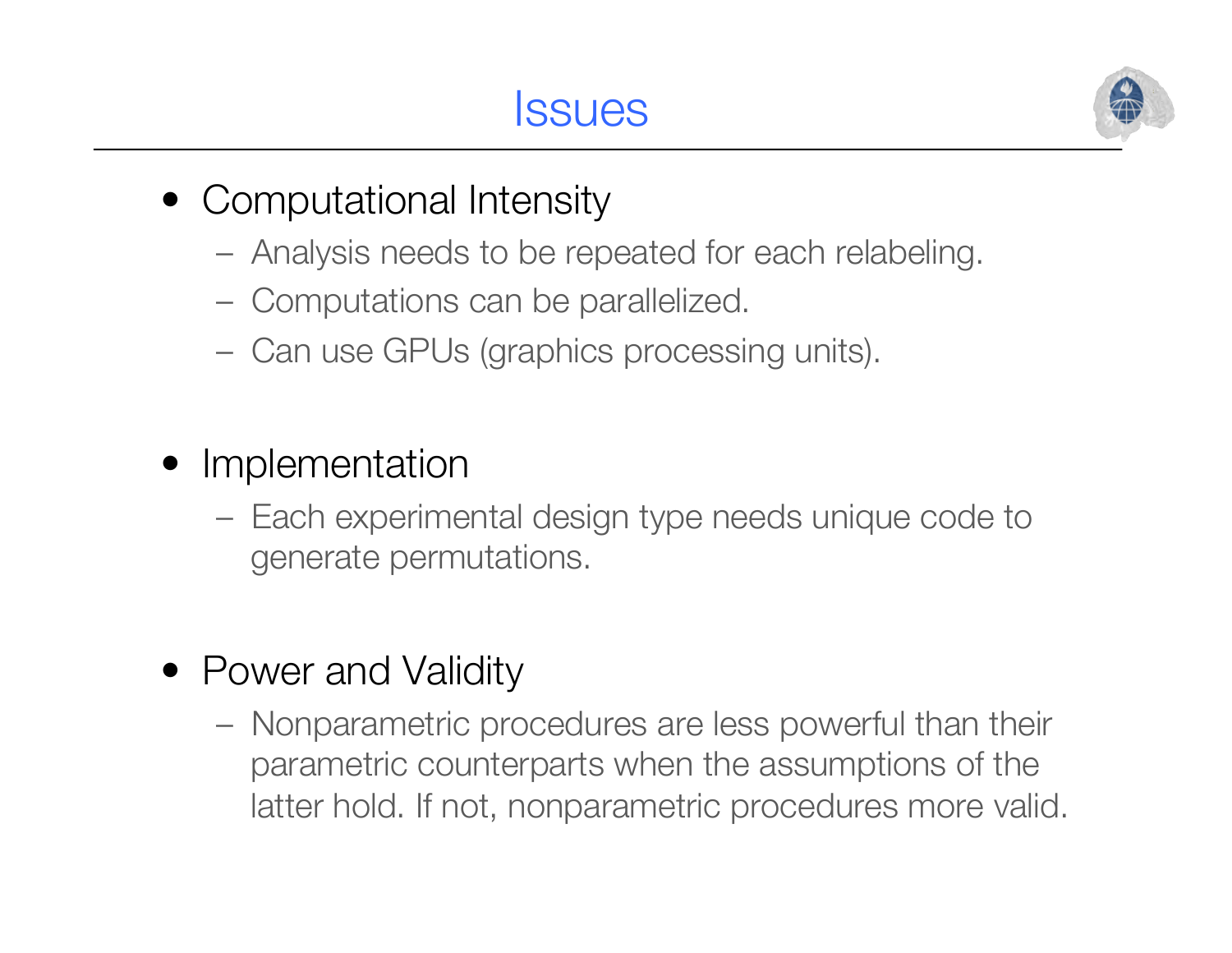

- Statistical nonparametric mapping (Nichols & Holmes) is a nonparametric equivalent to SPM.
- It uses a permutation test, rather than random field theory, to correct for multiple comparisons.
- This allows one to avoid the assumptions needed for using random field theory.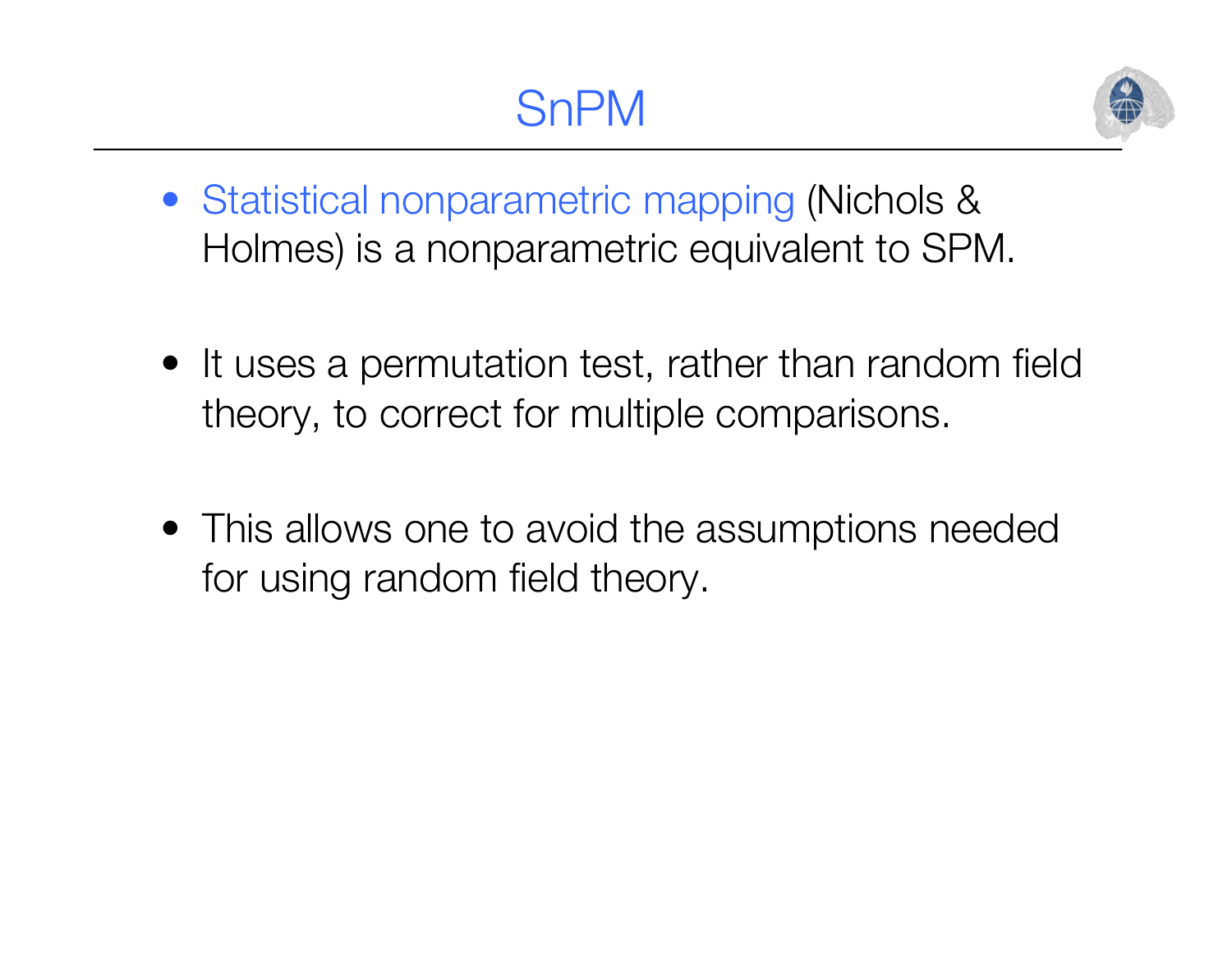Multiple Comparisons



- The family-wise error rate (FWER) is often controlled by considering the distribution of the max statistic.
- If the max statistic is significant under the null we have a false positive.
- To study the max statistic all voxels need to be considered simultaneously.
	- Permutations carried out on the image level, i.e. entire images are relabeled.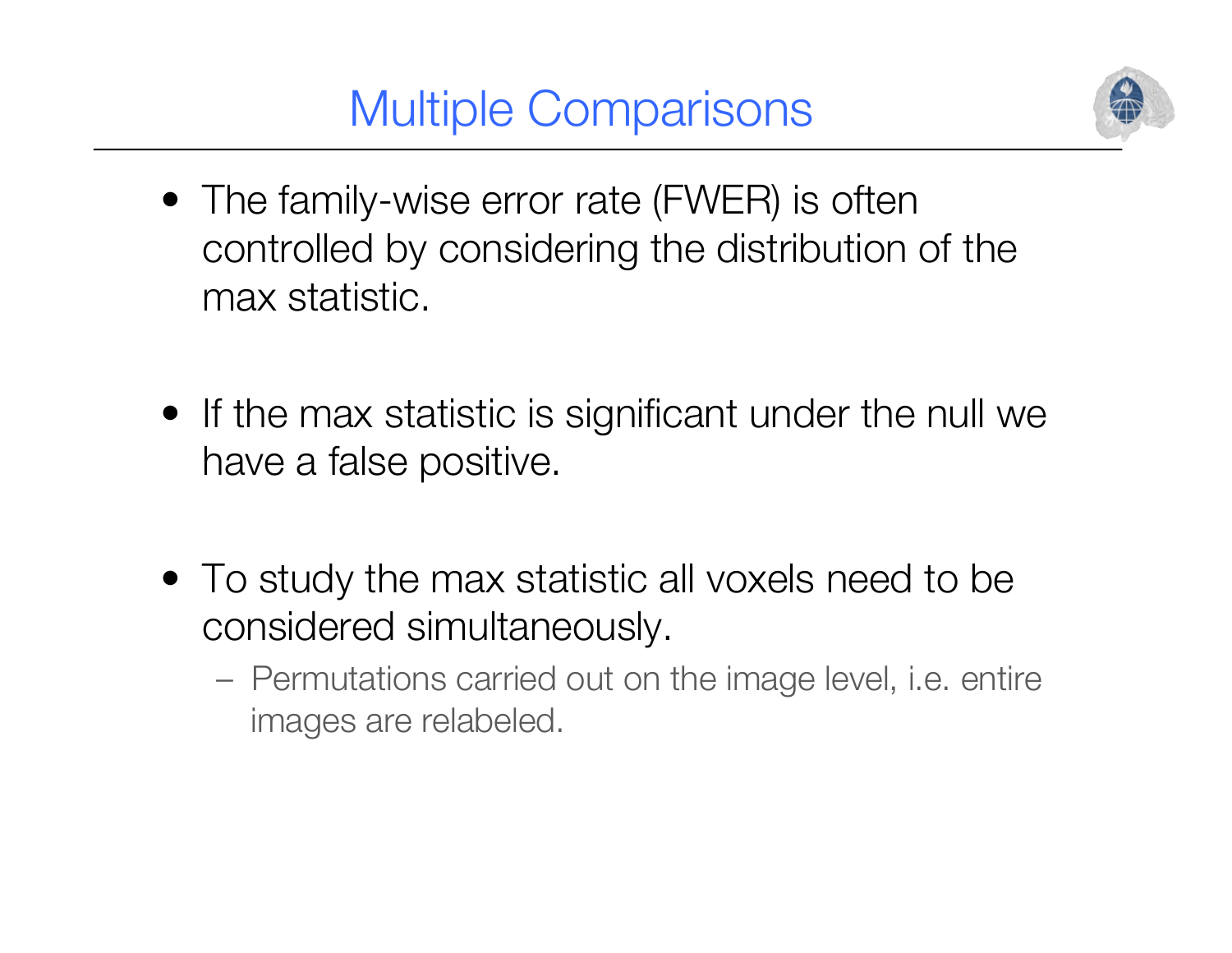# **Illustration**







By repeatedly permuting the image labels and computing the max statistic we obtain the permutation distribution needed for correcting the FWER.

Max statistic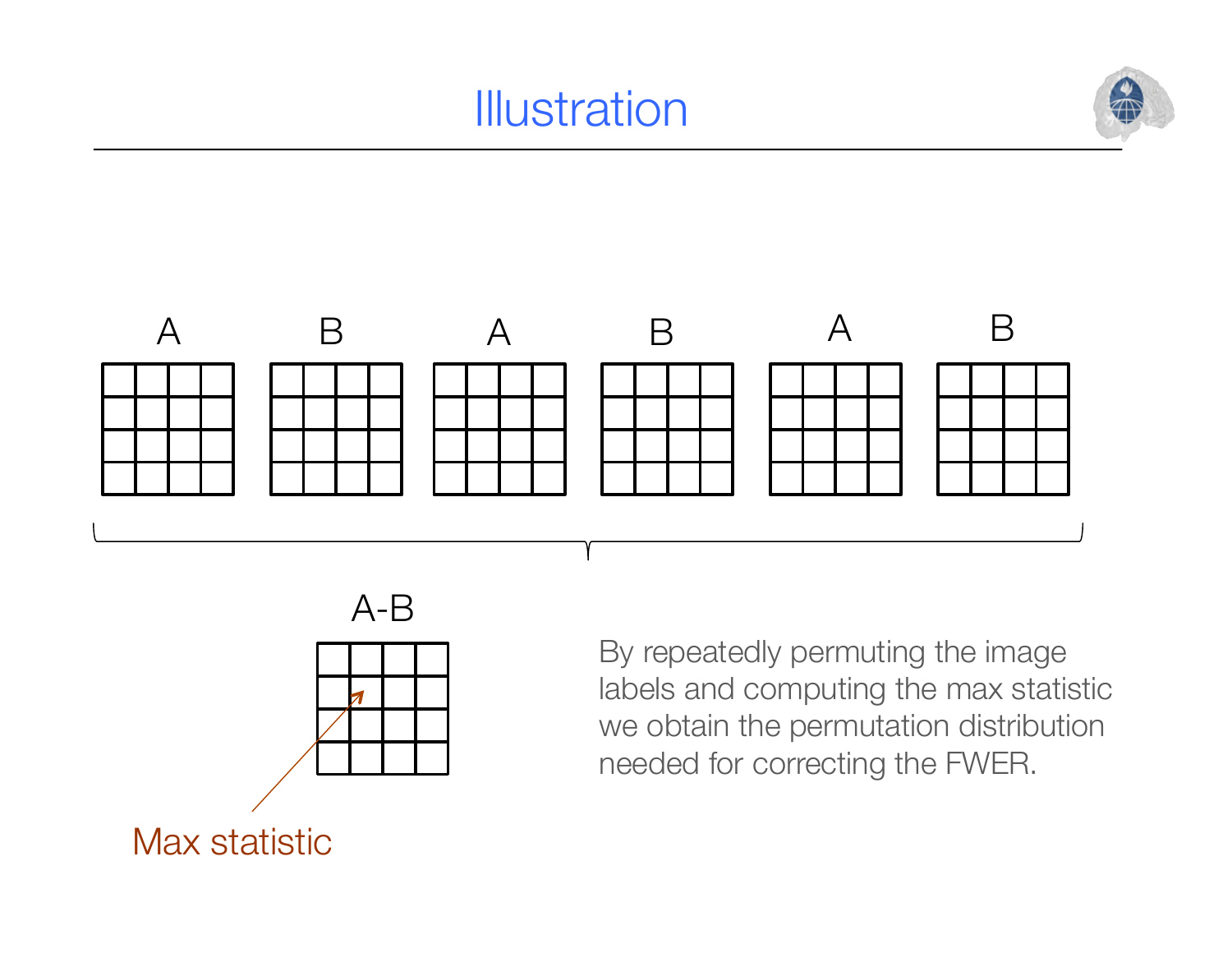# **Comments**



- For the test to be equally sensitive at all voxels, the sampling distribution should be roughly equal across voxels.
- Otherwise, areas where the statistic is highly variable tend to dominate the permutation distribution for the max statistic.
- The test will still be valid, but less sensitive at voxels with lower variability.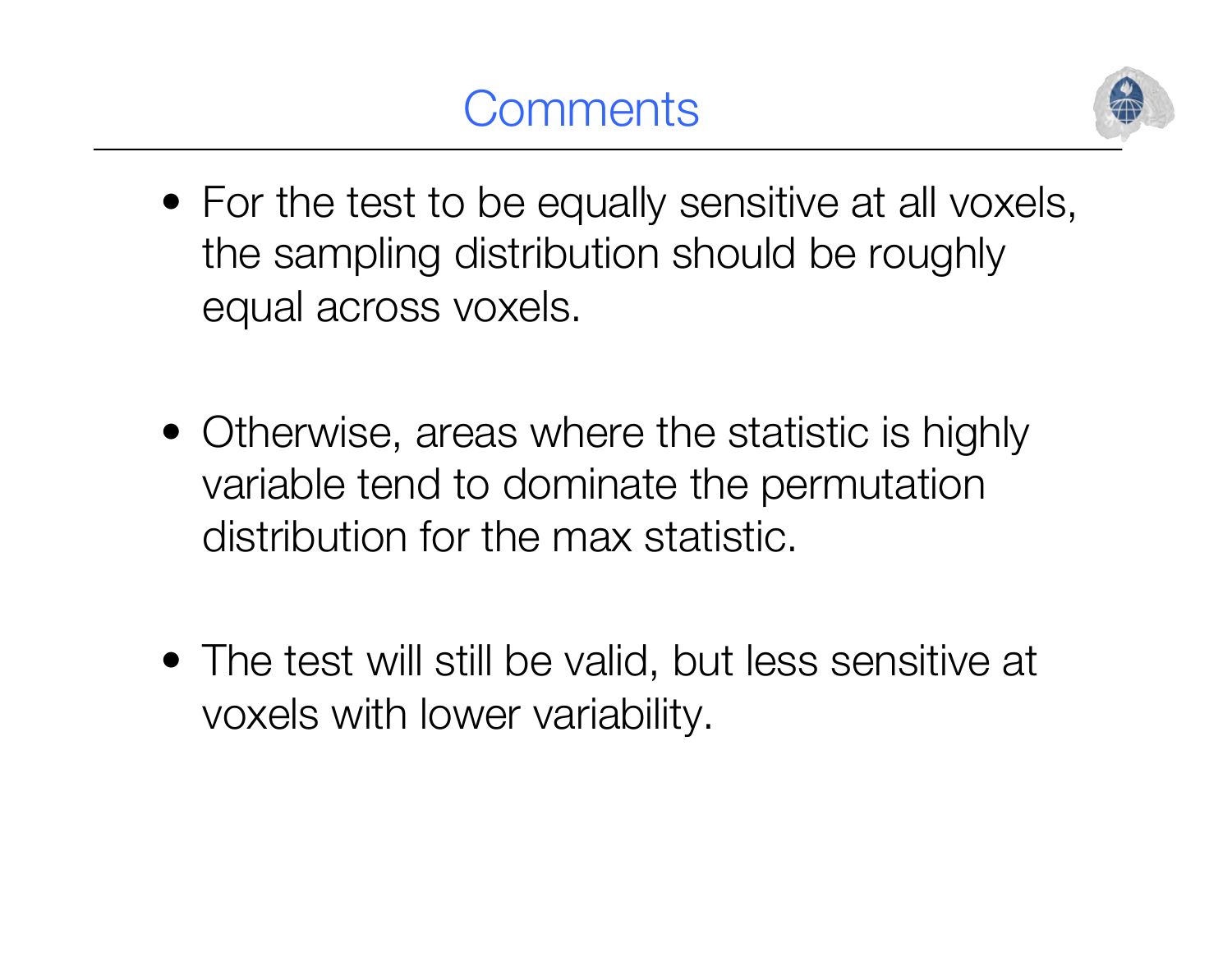

- For small sample sizes  $(< 20)$  it makes sense to pool the variance estimate at each voxel with its neighbors to get a better variance estimate.
- The pseudo t-statistic images formed using the smoothed variance estimators are smoother than the standard t-statistic images.
- It is difficult to obtain a parametric distribution for this statistic, but using non-parametric methods it is straightforward.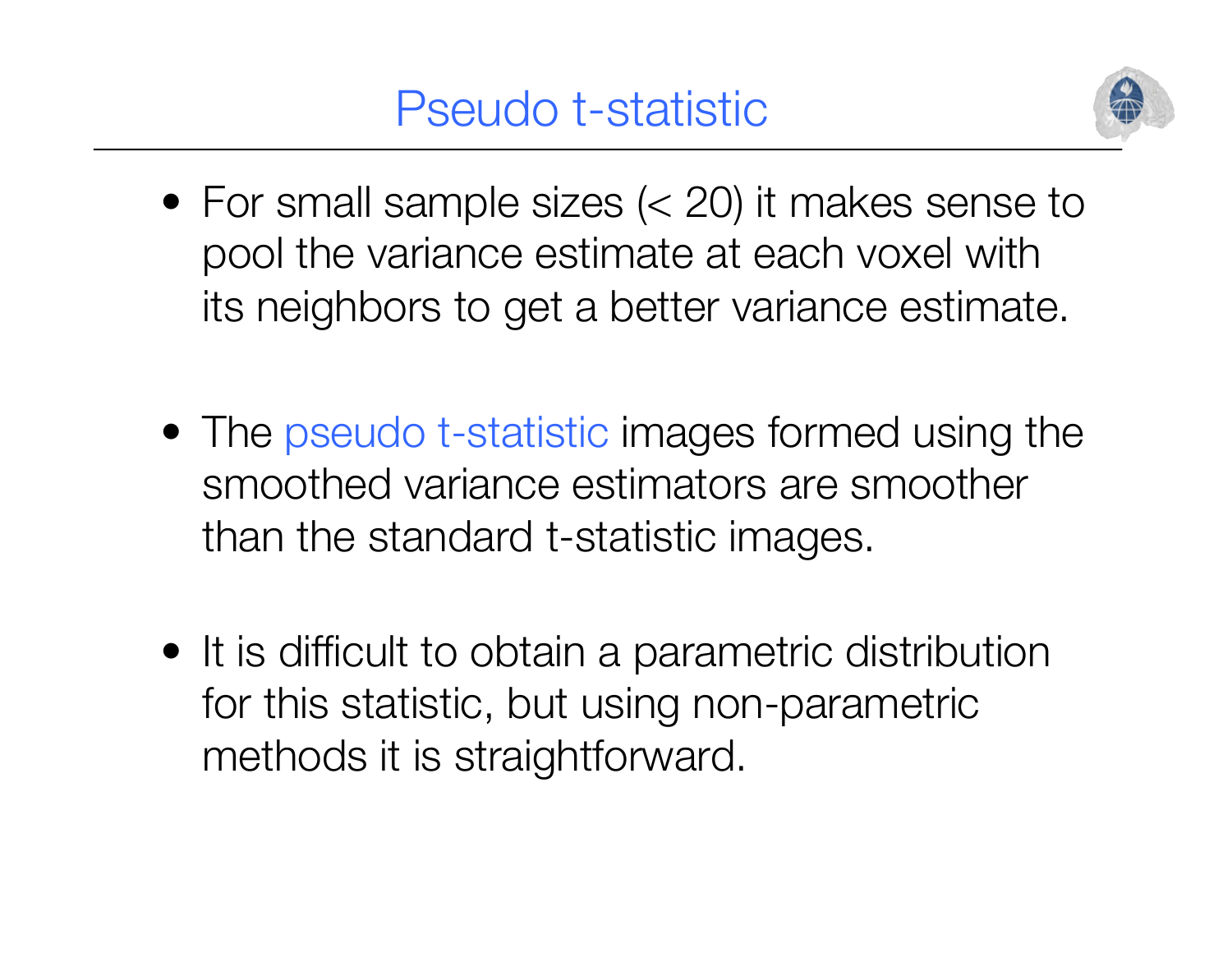#### Power



- Bonferroni and SPM's GRF correction do not account accurately for spatial smoothness with the sample sizes and smoothness values typical in imaging experiments.
- Nonparametric tests more accurate and sensitive.



Wager et al., 2009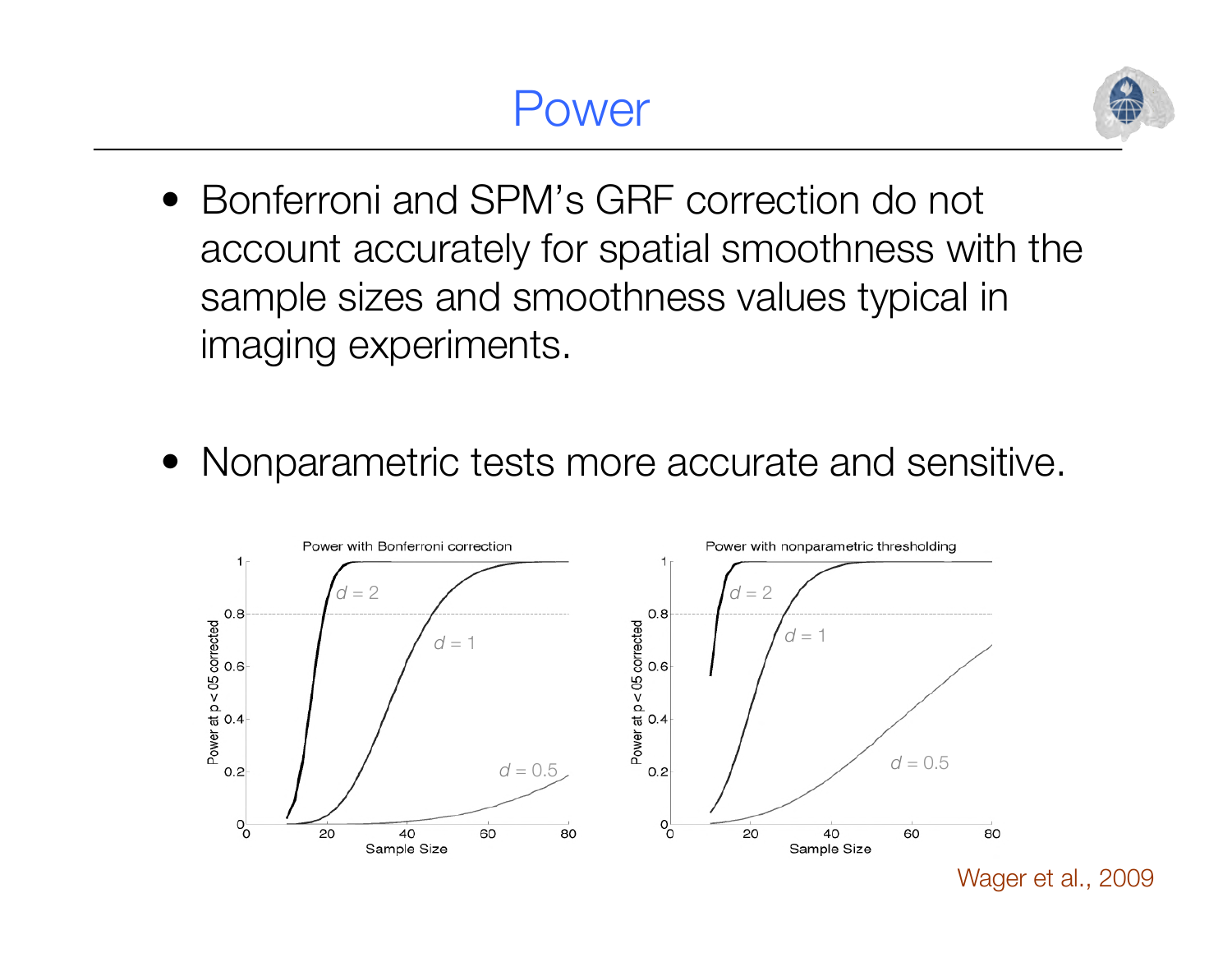

- Another area where non-parametric procedures have recently found wide usage is in MVPA.
- The bootstrap can be used to determine brain areas making reliable contributions to prediction.
- Permutation tests can be used to determine prediction accuracy.
	- Suppose we want to classify whether an observation belongs to either one of two classes.
	- Assuming no class information in the data, labels can be permuted without altering the expected accuracy.